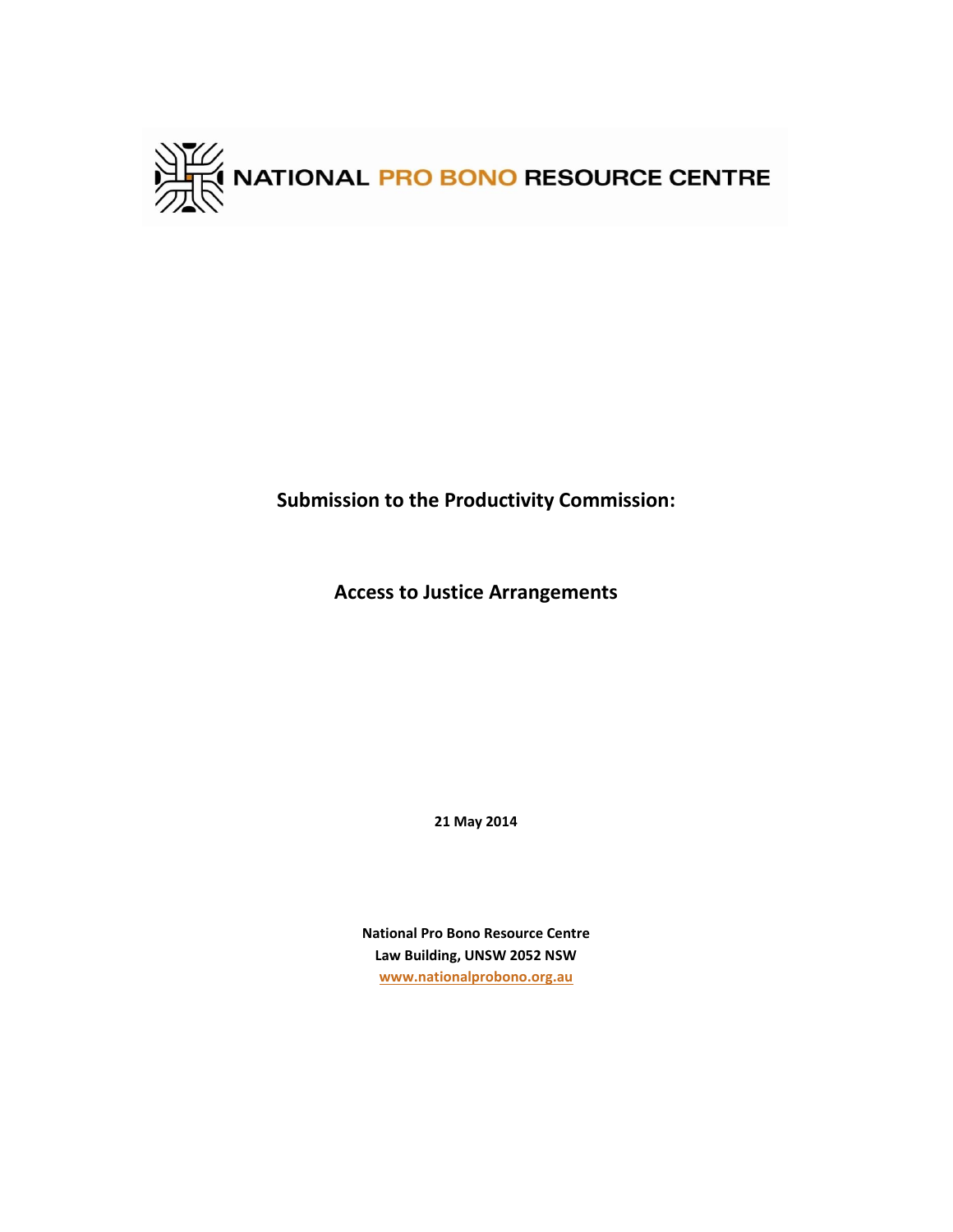Leanne Ho National Pro Bono Resource Centre Law Building, UNSW NSW 2052

- T: +61 2 9385 7380
- E: [leanne@nationalprobono.org.au](mailto:leanne@nationalprobono.org.au)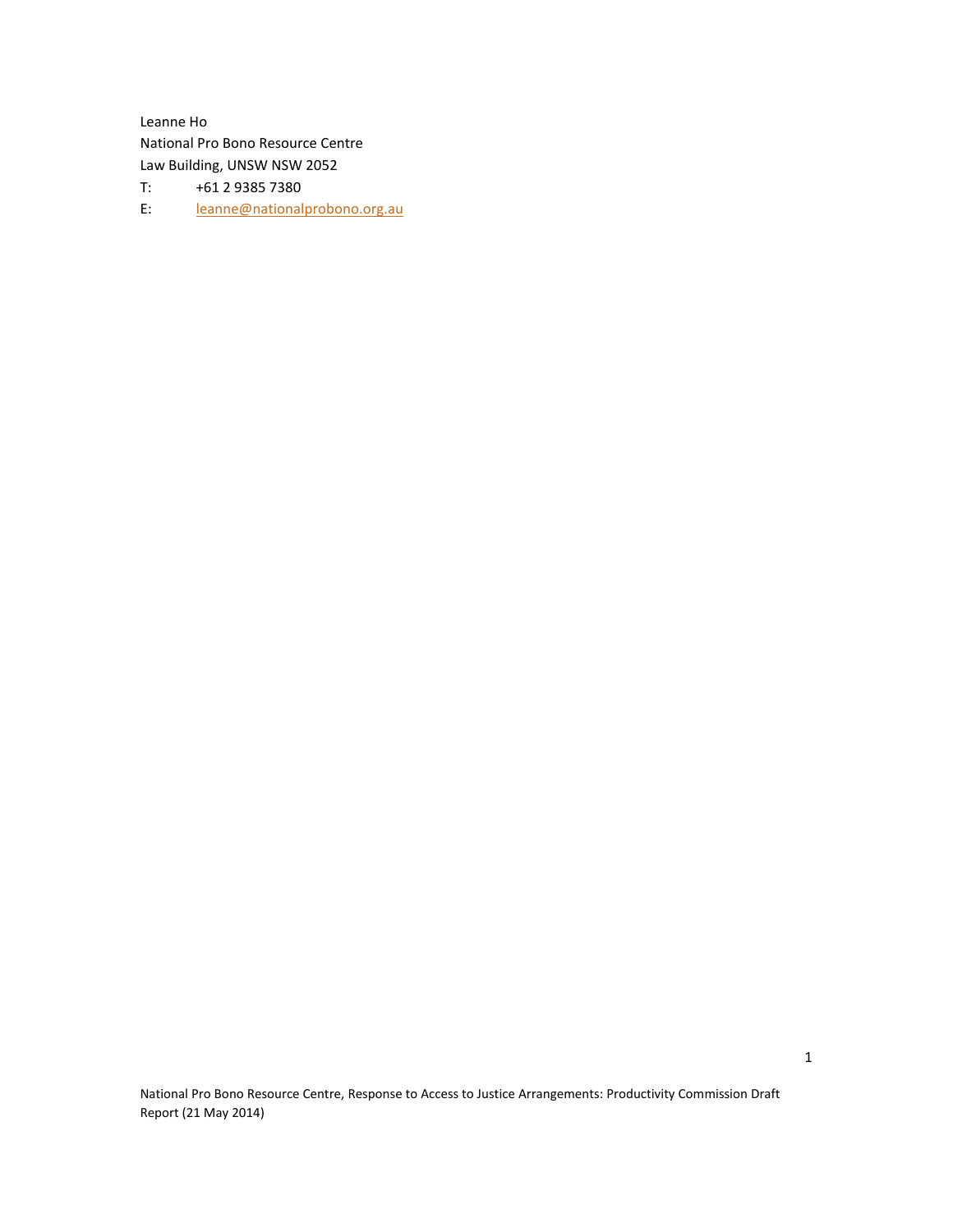#### ABOUT THE NATIONAL PRO BONO RESOURCE CENTRE

The **National Pro Bono Resource Centre** is an independent centre of expertise that aims to grow the capacity of the Australian legal profession to provide pro bono legal services that are focused on increasing access to justice for socially disadvantaged and/or marginalised persons, and furthering the public interest.

While the **Centre** does not provide legal advice, its policy and research work supports the provision of free legal services and informs government of the role that it can play to encourage the growth of pro bono legal services. The **Centre**'s work is guided by a board and advisory council that include representatives of community legal organisations, pro bono clearing houses, the private legal profession, universities and government.

Established in 2002 as an independent, not-for-profit organisation at the University of New South Wales, it was envisaged that the **Centre** would:

*"Stimulate and encourage the development, expansion and co-ordination of pro bono services, as well as offering practical assistance for pro bono service providers (and potential providers). The Centre would play the key roles of facilitating pro bono practice and enabling the collection and exchange of information."* 

The strategies that the **Centre** employs to grow pro bono capacity include:

#### **Strengthening the place of pro bono legal work within the Australian legal profession as an integral part of legal practice by**

- being a leading advocate for pro bono legal work;
- promoting the pro bono ethos and increasing the visibility of pro bono legal work;
- developing policies and advocating for measures to encourage an increase in the quality and amount of pro bono legal work; and
- producing resources and sharing information in Australia, regionally and internationally that builds pro bono culture in the Australian legal profession and participation by Australian lawyers in pro bono legal work.

#### **Providing practical assistance to facilitate, and remove barriers to, the provision of pro bono legal services**

- undertaking research on how pro bono legal assistance can best respond to unmet legal need, including the identification of best practice in its provision;
- engaging in policy development, advocacy and law reform on issues that have an impact on pro bono legal services;
- providing practical advice to lawyers and law firms to support their efforts to increase the quantity, quality and impact of their pro bono work;
- informing community organisations about the way pro bono operates in Australia; and
- leading in the development of new and innovative pro bono project and partnership models.

#### **Promoting the pro bono legal work of the Australian legal profession to the general public by**

 informing members of the public through the media and presentations about the pro bono legal work undertaken by members of the Australian legal profession.

The **National Pro Bono Resource Centre** operates with the financial assistance it receives from the Commonwealth and State and Territories Attorney-General Departments, and support from the Faculty of Law at the University of New South Wales.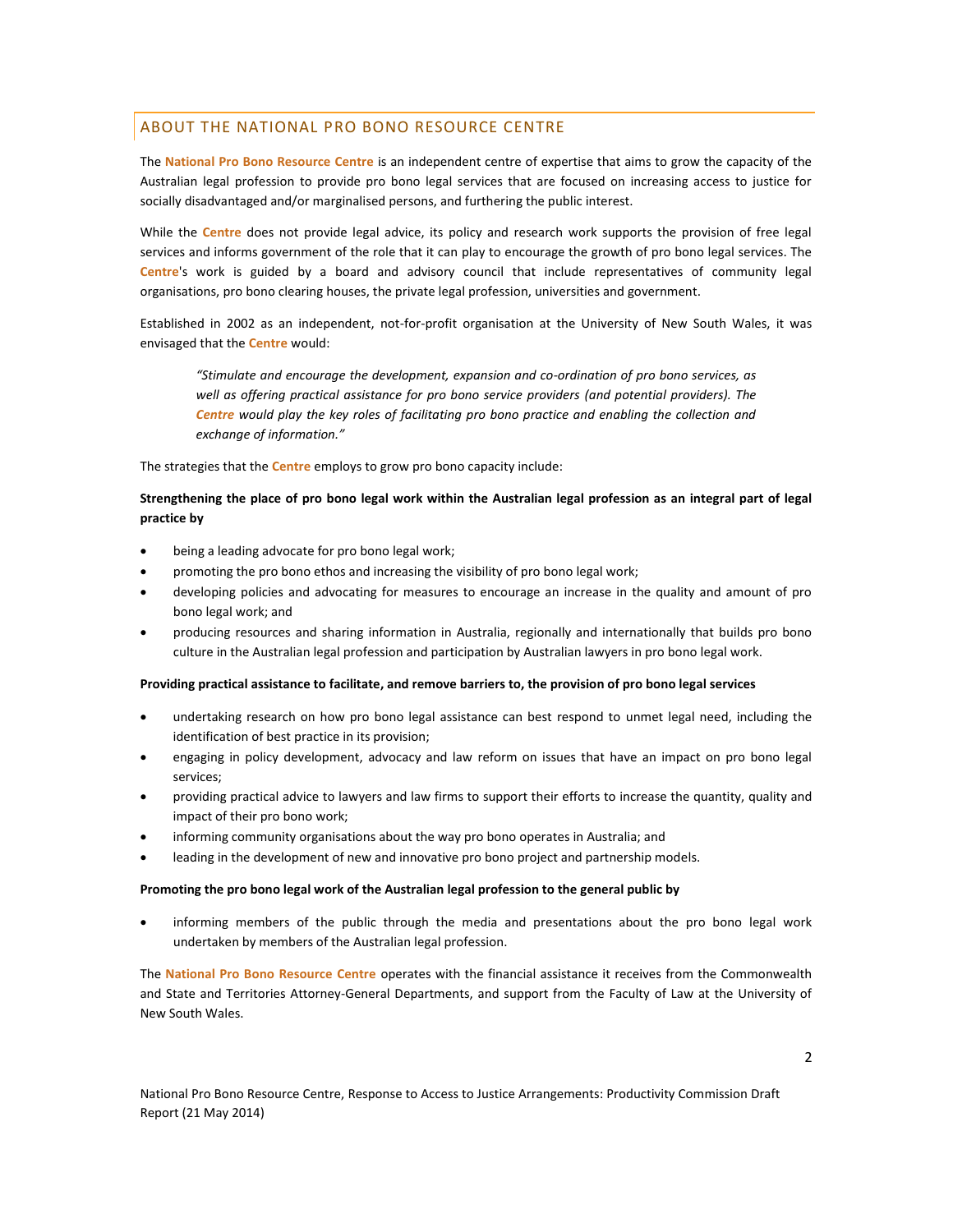#### WHAT THIS SUBMISSION COVERS

The National Pro Bono Resource Centre makes the following submission as an independent centre of expertise that aims to grow the capacity of the Australian legal profession to provide pro bono legal services.

In making submissions to this inquiry, the Centre has adopted its concept of "pro bono work" as specifically meaning "pro bono legal work". The Centre's work is focused on the provision of pro bono legal work, as opposed to other forms of community service that lawyers may perform, because lawyers have an important role to play in providing access to justice given their exclusive right to practice law. Therefore wherever the Centre uses the term "pro bono work", it should be taken to mean "pro bono legal work".

The Centre's comments follows the order in which the Productivity Commission's Draft Report presents its Draft Recommendations and Information Requests, but only provides responses where an issue relating to the provision of pro bono legal services is raised by the content of the Draft Report.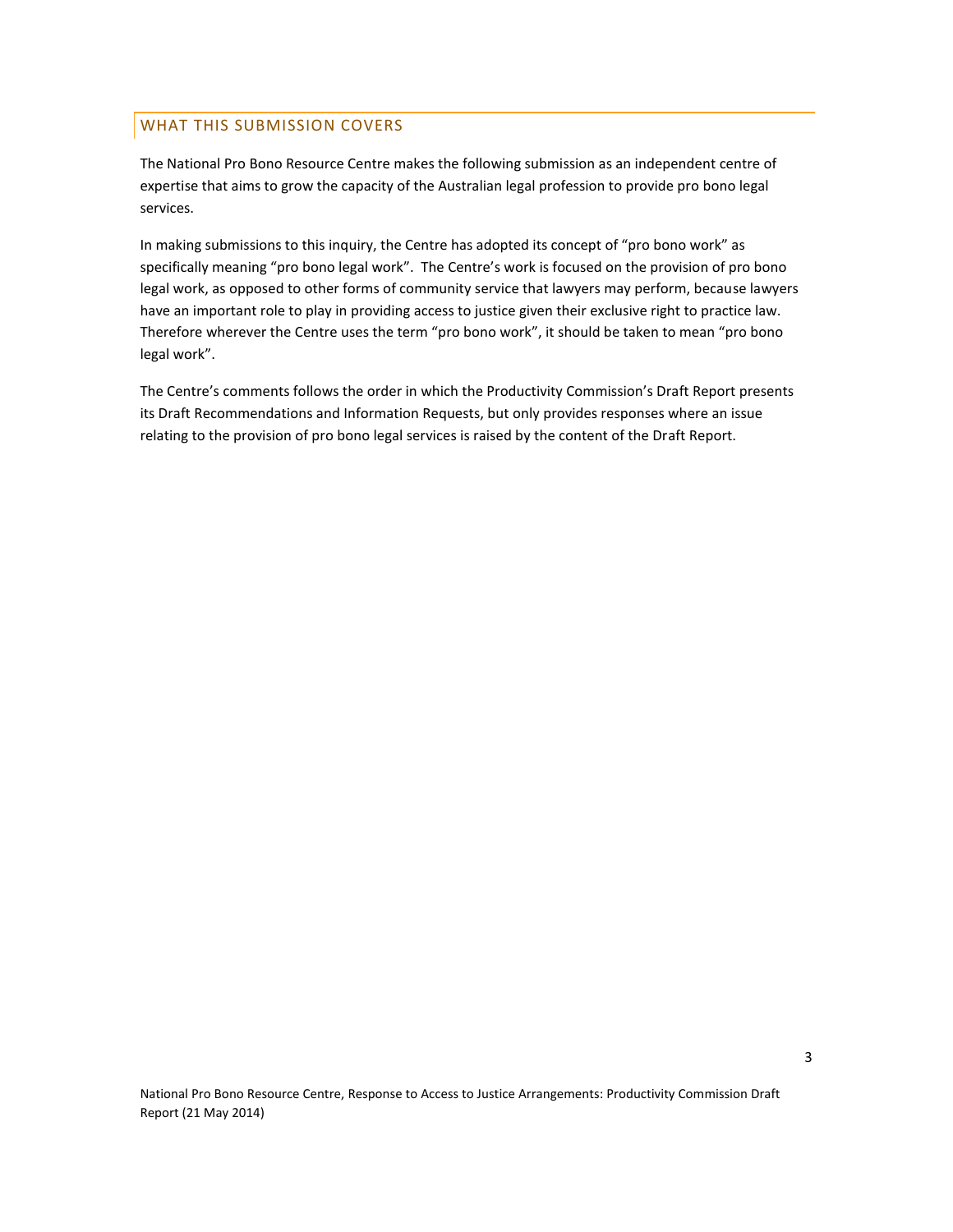# INFORMATION REQUEST 5.3 – FACILITATING EFFECTIVE REFERRALS FOR LEGAL **ASSISTANCE**

In relation to facilitating effective referrals for pro bono legal assistance, the Centre suggests that it would be desirable for there to be a single point for pro bono referrals in NSW as there is in most of the other states and territories, for example in Victoria where Justice Connect coordinates the pro bono referral service which includes the Victorian Bar Pro Bono Scheme and the Law Institute of Victoria Legal Assistance Scheme.

Having several separate referral pathways in NSW, with separate pro bono schemes run by Justice Connect, the Law Society of NSW and the NSW Bar Association, creates confusion for people seeking assistance and inefficiencies in the referral process, and is inconsistent with the concept of providing a holistic service.

### DRAFT RECOMMENDATION 13.4 –PARTIES REPRESENTED ON A PRO BONO BASIS SHOULD BE ENTITLED TO SEEK AN AWARD OF COSTS

The Centre agrees with the recommendation that parties represented on a pro bono basis should be entitled to seek an award for costs, subject to the costs rules of the relevant court. Case law indicates that, in order to overcome the indemnity rule at common law, this needs to be undertaken legislatively.

# INFORMATION REQUEST 13.1 - THE MOST APPROPRIATE MEANS OF DISTRIBUTING COSTS AWARDED TO PRO BONO PARTIES

Note that the Centre provided all Australian law firms with 50 or more lawyers with the opportunity to comment on its draft response to Information Request 13.1 and the following text incorporates any views expressed by firms.

The Centre suggests that it would make sense to consider the options for distributing costs awarded to pro bono parties at the same time as legislative reform to give effect to draft recommendation 13.4. A mechanism should exist to guide the distribution of recovered costs, particularly to make the important distinction between pro bono and contingent fee matters.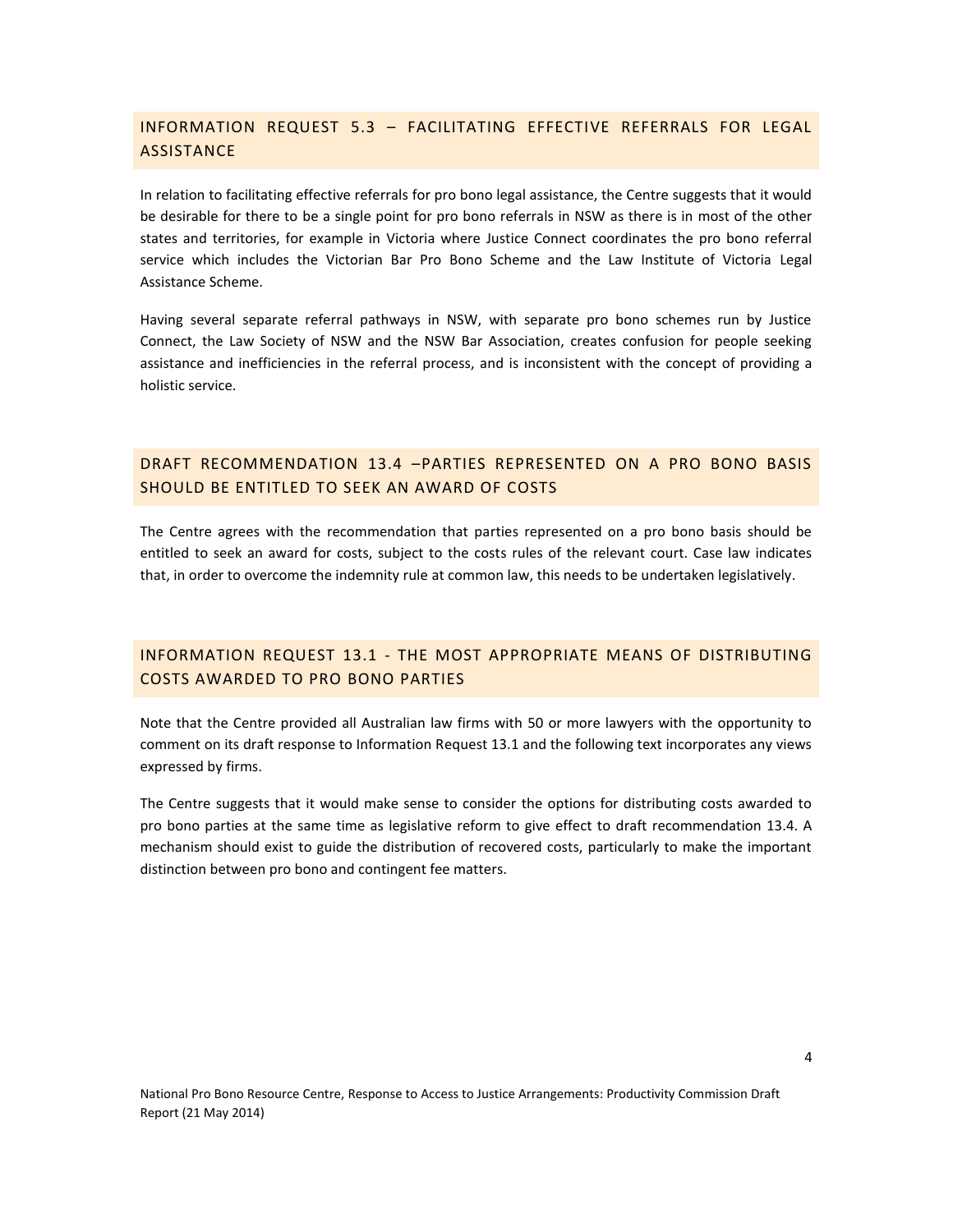The Centre considered various options for distributing costs awarded to pro bono parties in its submissions to the New South Wales Law Reform Commission's Inquiry into Security for Costs and Associated Costs Orders (February 2010<sup>1</sup> and August 2011<sup>2</sup>).

The Centre submitted that allocating the awarded costs from a case to a general fund to support pro bono services, similar to 'The Access to Justice Foundation' established in the United Kingdom, was not appropriate in the Australian context.

'Pro bono costs orders' are available in the United Kingdom when the successful party has been represented pro bono, and require the other party to make a payment to a charity prescribed by the Lord Chancellor, which has been 'The Access to Justice Foundation' since its establishment in 2008. The Foundation enables the provision of more legal services through distributions to Regional Legal Support Trusts, national pro bono organisations, and strategic projects.<sup>3</sup>

This approach works in the UK to achieve a balance between competing policy considerations. The spirit of pro bono is maintained because advocates who agree to work pro bono do not end up receiving a fee, while the deterrent value of costs is also maintained as unsuccessful litigants are not relieved of the obligation to compensate the successful party.

However the Australian legal profession and its pro bono culture differs from its UK counterparts. These issues were considered by the NSW Law Reform Commission in its Report 137, *Security for Costs and*  Ass*ociated Costs Orders* which opined $^4$ :

We do not support the establishment of a special fund to receive and re-allocate pro-bono costs to general community legal needs, as in the United Kingdom, but would prefer investigation of a model that would direct such funds into pro bono litigation.

The Centre submits that a model that would direct such funds into pro bono litigation should be a selfregulatory one, consistent with the voluntary nature of pro bono.

This would give lawyers the freedom to determine where any recovered costs are directed, and so allow these firms to direct the funds to areas where they have assessed it will best facilitate further pro bono work being undertaken.

<sup>&</sup>lt;sup>1</sup> [https://wic041u.server-secure.com/vs155205\\_secure/CMS/files\\_cms/Submission to NSW LRC on costs.pdf](https://wic041u.server-secure.com/vs155205_secure/CMS/files_cms/Submission%20to%20NSW%20LRC%20on%20costs.pdf)

<sup>&</sup>lt;sup>2</sup> https://wic041u.server-secure.com/vs155205\_secure/CMS/files\_cms/NPBRC\_Submission\_to\_NSWLRC\_on\_costs [August 2011.pdf](https://wic041u.server-secure.com/vs155205_secure/CMS/files_cms/NPBRC%20Submission%20to%20NSWLRC%20on%20costs%20August%202011.pdf)

 $^3$  Access to Justice Foundation, Frequently Asked Questions: Section 194 'pro bono costs' orders, The Access to Justice Foundation (February 2010) at p.25. http://www.accesstojusticefoundation.org.uk/downloads/FAQs Section 194.pdf

<sup>4</sup> NSW Law Reform Commission, Report 137. "Security for Costs and Associated Costs Orders" (December 2012), p.62, para 3.63.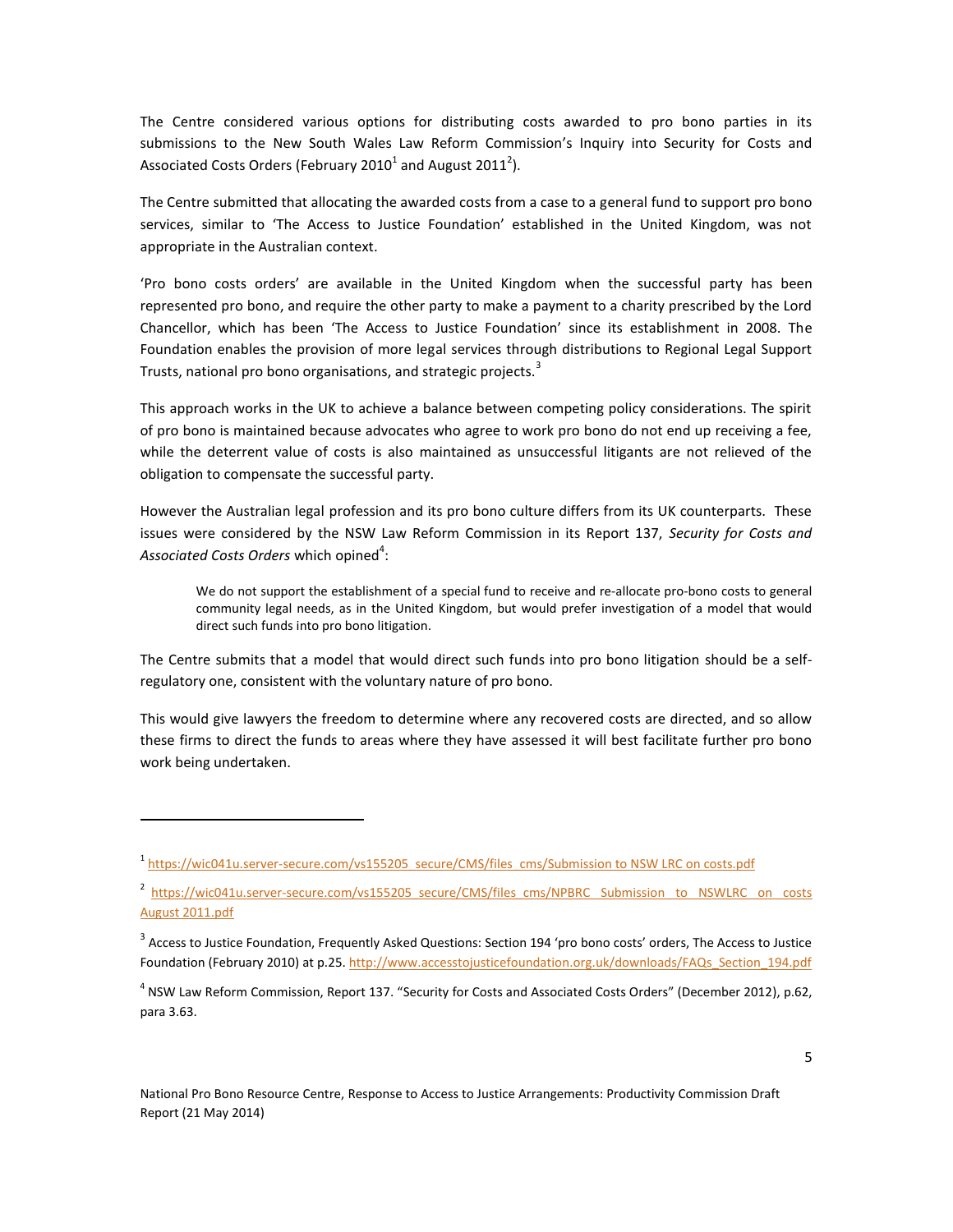The pro bono programs of the large firms, that undertake a significant amount of pro bono legal work, are strategic in how they focus the firms' efforts and direct pro bono resources to best meet unmet legal need and further social justice. To the best of the Centre's knowledge, the practice of firms in Australia (in the few cases where costs are recovered in pro bono matters) has mostly been to use the monies to pay disbursements (usually counsel's fees, then other disbursements), and any remaining balance has been put back into a firm's pro bono program.

In contrast to the lawyers working for a firm, barristers take pro bono matters on at a direct 'opportunity cost' to themselves. Therefore to encourage the provision of pro bono work by barristers and ensure it is sustainable, it makes sense to use recovered costs to offer to pay counsel's fees as a disbursement. Some may choose to not accept the fees but, for junior barristers, it may be necessary for them to do so in order to be able to afford to take on another pro bono matter.

A self-regulatory protocol (to which pro bono providers would subscribe) might indicate that recovered monies should be:

- 1. Used to pay counsel's fees and other disbursements; and/or
- 2. Reinvested into a firm's pro bono program; and/or
- 3. Donated to a charity or community organisation of choice (which might be the applicant organisation in the litigation, a co-counsel organisation like a CLC or the pro bono referral agency).

Amongst the firms consulted, there is support for a self-regulated protocol to formalise what is already an accepted industry practice. Most firms with structured pro bono practices stipulate in their pro bono policies (and at times in their retainer letters) that any award for pro bono costs is to be allocated to counsel fees and disbursements with the remainder being directed back into the firm's pro bono program to facilitate greater pro bono activity within the firm.

However one set of comments received on this issue expressed a preference for the third option. It went further to suggest the nomination of a specific community legal centre or clearing house in each State or Territory to be the recipient of any costs award, on the proviso that each has a separate account where such funds are kept and that there should be clear guidelines regulating the use of such funds, for example to fund other public interest litigation with parameters of what "public interest" encompasses.

These comments were based on a concern about whether the legal work that was the basis of the pro bono costs award would remain within the definition of pro bono legal work if costs were awarded, "as in effect the firm has got paid." It was suggested that either this work could not be counted as pro bono legal work (for the purposes of reporting pro bono hours to the Centre for the National Pro Bono Aspirational Target and/or National Law Firm Pro Bono Survey) or that adjustments would need to be made to reflect how much work was truly undertaken on a pro bono basis rather than on a contingency basis.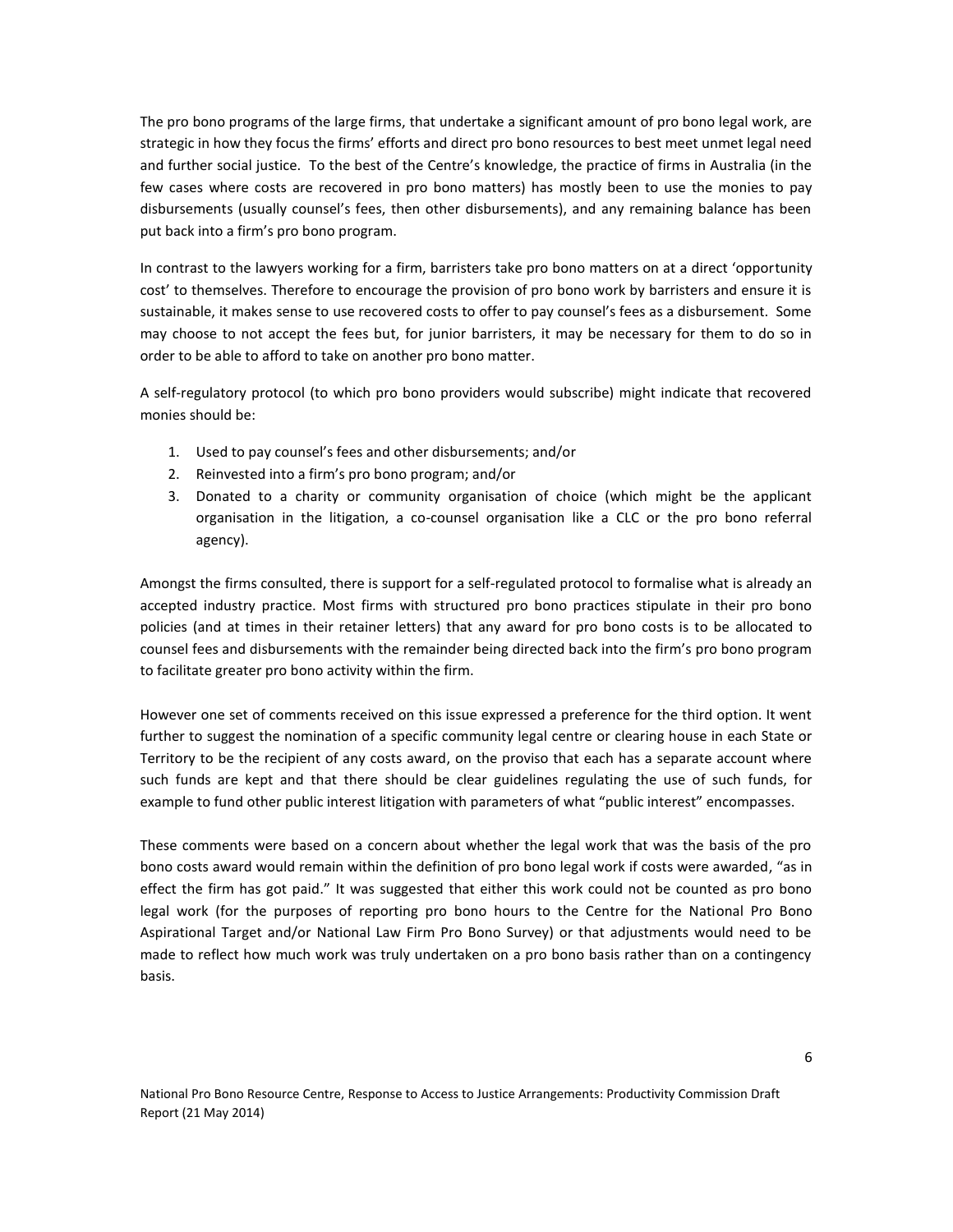The Centre agrees with the view that, at the very least, it is important to make it clear that any funds received from a pro bono costs award must be directed to the firm's pro bono program rather than undifferentiated from general firm revenues.

#### DRAFT RECOMMENDATION 13.6 – PROTECTIVE COSTS ORDERS IN MATTERS OF PUBLIC INTEREST AGAINST GOVERNMENT

The Centre supports the recommendation that Courts should grant protective costs orders (PCOs) to parties involved in matter of public interest against government, and formally recognise and outline the criteria or factors used to assess whether a PCO is applicable. The protection for public interest litigants that PCOs provide from the risk of adverse costs orders is likely to encourage more lawyers to undertake important public interest litigation on a pro bono basis.

As explained in the Centre's original submission, the current uncertainty about how courts will exercise their discretion to make PCOs, or needing to rely on the 'goodwill' of the defendant when deciding to pursue litigation in the public interest, is an unsatisfactory state of affairs that dissuades disputants from seeking relief, redress or clarification of the law.

### INFORMATION REQUEST 13.2 – ARRANGEMENTS FOR THE GOVERNANCE AND FUNDING OF A PUBLIC INTEREST LITIGATION FUND (PILF)

The Centre suggests that one of the criteria that should be considered in providing access to the proposed PILF should be whether the lawyer was acting on a pro bono basis, recognising for example that a legal practitioner choosing to become involved in such a matter without payment has undertaken a careful assessment of the merits of the matter.

# DRAFT RECOMMENDATION 14.2 – WORKING TOGETHER ON HOW TO ASSIST SELF-REPRESENTED LITIGANTS

The Centre agrees with the recommendation that governments, courts and the legal profession should work together to develop guidelines on how to assist self-represented litigants within the courts and tribunals of each jurisdiction.

In this regard, the pro bono community has valuable experience to contribute from its experience supporting Self Representation Services, with an established service run by QPILCH in Queensland for selfrepresented parties in the Supreme and District Courts and Queensland Civil Appeals Tribunal, and more recently by JusticeNet in South Australia and JusticeConnect in NSW.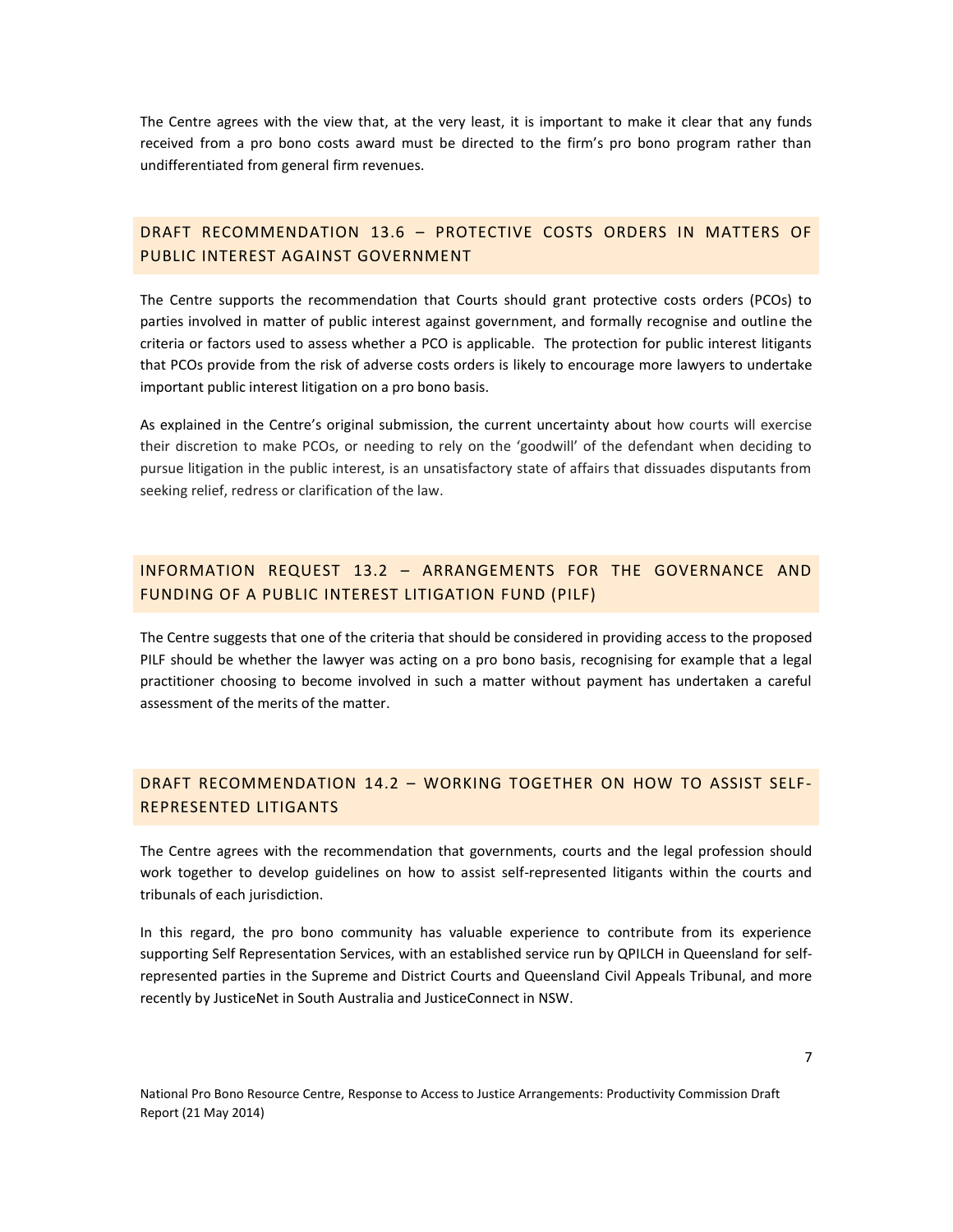### INFORMATION REQUEST 14.2 – UNBUNDLED SERVICES FOR SELF-REPRESENTED LITIGANTS

The lessons learned from the experience of established Self Representation Services outlined in the response to Draft Recommendation 14.2, particularly the longest running QPILCH service, should be considered in plans to extend existing unbundled services for self-represented litigants.

Some of the lessons learned from QPILCH's experience providing its Self Representation Service are documented in the Centre's resource, *Pro Bono Partnerships and Models: A Practical Guide to What*  Works, in a case study on the Self Representation Service (QPILCH).<sup>5</sup> This case study explains the discrete nature of the tasks undertaken by lawyers rostered to provide this pro bono service. "The work is contained to three hour appointments and work is not taken back to the firm. Preparation is as little as a conflict check and reading the client and case summary for each scheduled appointment." For this reason, it is a good model for attracting pro bono support.

This service has been successful and performs an important role in facilitating access to court, as well as directing people away from the court system when their case has no merit. Compared with duty lawyer services and drop-in community legal services, which provide advice on a one-off basis, the QPILCH Self Representation Service can provide litigants with a number of appointments to assist them throughout the course of their legal proceedings. A full-time QPILCH solicitor also coordinates the service, maintains client files, and supervises the volunteer pro bono lawyers. In the Centre's view, the fact that this solicitor can provide assistance to clients between appointments, and therefore a level of continuity and accrued knowledge to the volunteer pro bono lawyers, is a crucial factor in its success. It means that the service has some capacity to provide more substantive assistance, even though the pro bono lawyers from the firms may only see the client once.

However the Self Representation Service does have limitations relating to the discrete nature of the advice and the fact that it cannot provide representation in the court room or take on the conduct of the case for the litigant. These limitations become particularly problematic in in complex cases and cases where the litigant, due to literacy or other issues, has trouble acting on the advice of the service. It is important to bear in mind that there will always be people who cannot represent themselves effectively and the need to maintain appropriate services to which these people can be referred.

 $\overline{a}$ 

National Pro Bono Resource Centre, Response to Access to Justice Arrangements: Productivity Commission Draft Report (21 May 2014)

<sup>5</sup> National Pro Bono Resource Centre, Pro Bono Partnerships and Models: A Practical Guide to What Works at 20.5.1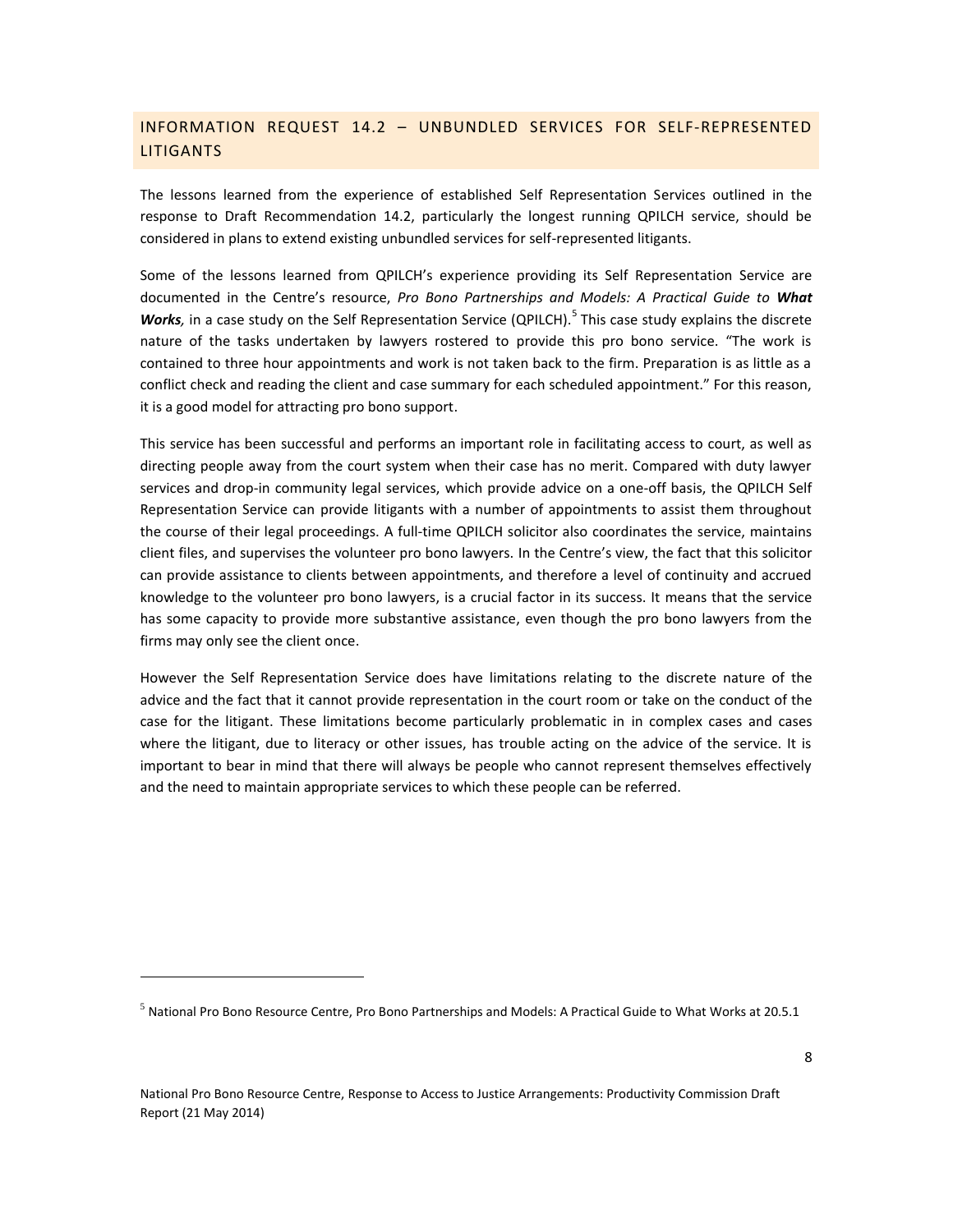## INFORMATION REQUEST 14.3 – UNBUNDLED SERVICES AND CONFLICTS OF **INTEREST**

Conflicts of interest, whether actual "legal" or perceived "commercial" conflicts, remain an issue for pro bono providers considering the provision of unbundled services of a discrete nature. The issue of conflicts is a significant constraint on pro bono work and it is worthwhile to explore any options to address this issue. The Centre's most recent National Law Firm Pro Bono Survey of Australian firms with fifty or more lawyers identified concern about conflict of interest with fee paying clients as one of the top three constraints to pro bono work for a significant number of firms.<sup>6</sup>

There is little that can be done to manage the existence of legal conflicts. If a case presents an issue of legal conflict, then the pro bono provider cannot and will not act. However, measures to minimise the problem of commercial conflicts do exist. One successful model has been the clinic model where a community legal centre or pro bono clearing house takes legal responsibility for the advice provided by the clinic, for example some of the Homeless Persons Legal Clinics. In this model, the private lawyers attend and see clients to provide initial advice but the conflict check is conducted by the community legal centre or clearing house as the clinic operator. The private lawyers do not need to do a conflict check through their firm unless the matter escalates and the firm anticipates taking on work on behalf of the client.

It would be helpful to encourage relationships between pro bono providers and specific commercial clients where the real impact of the potential conflict can be openly discussed. For example some firms have had discussions with particular commercial clients, such as banks, and established that the client is comfortable with the firm acting for a particular person recognising that the person is unlikely to obtain assistance elsewhere and that a negotiated outcome may be beneficial to the commercial client.

Another measure may be to establish a pro bono coordinator or liaison point who can facilitate such relationships and assure pro bono providers that they are not damaging their existing relationships or the prospects of obtaining legal work in the future from particular commercial clients (see response to Draft Recommendation and Information Request 23.2).

### DRAFT RECOMMENDATION 16.4 AND INFORMATION REQUEST 16.2 – GUIDELINES FOR GRANTING COURT FEE RELIEF

The Centre supports the draft recommendation that fee guidelines in courts and tribunals should grant automatic fee relief to clients of pro bono schemes "that adopt financial hardship criteria commensurate

<sup>&</sup>lt;sup>6</sup> National Pro Bono Resource Centre, National Law Firm Pro Bono Survey Australian firms with fifty or more lawyers, Final Report, January 2013, pp 5 and 44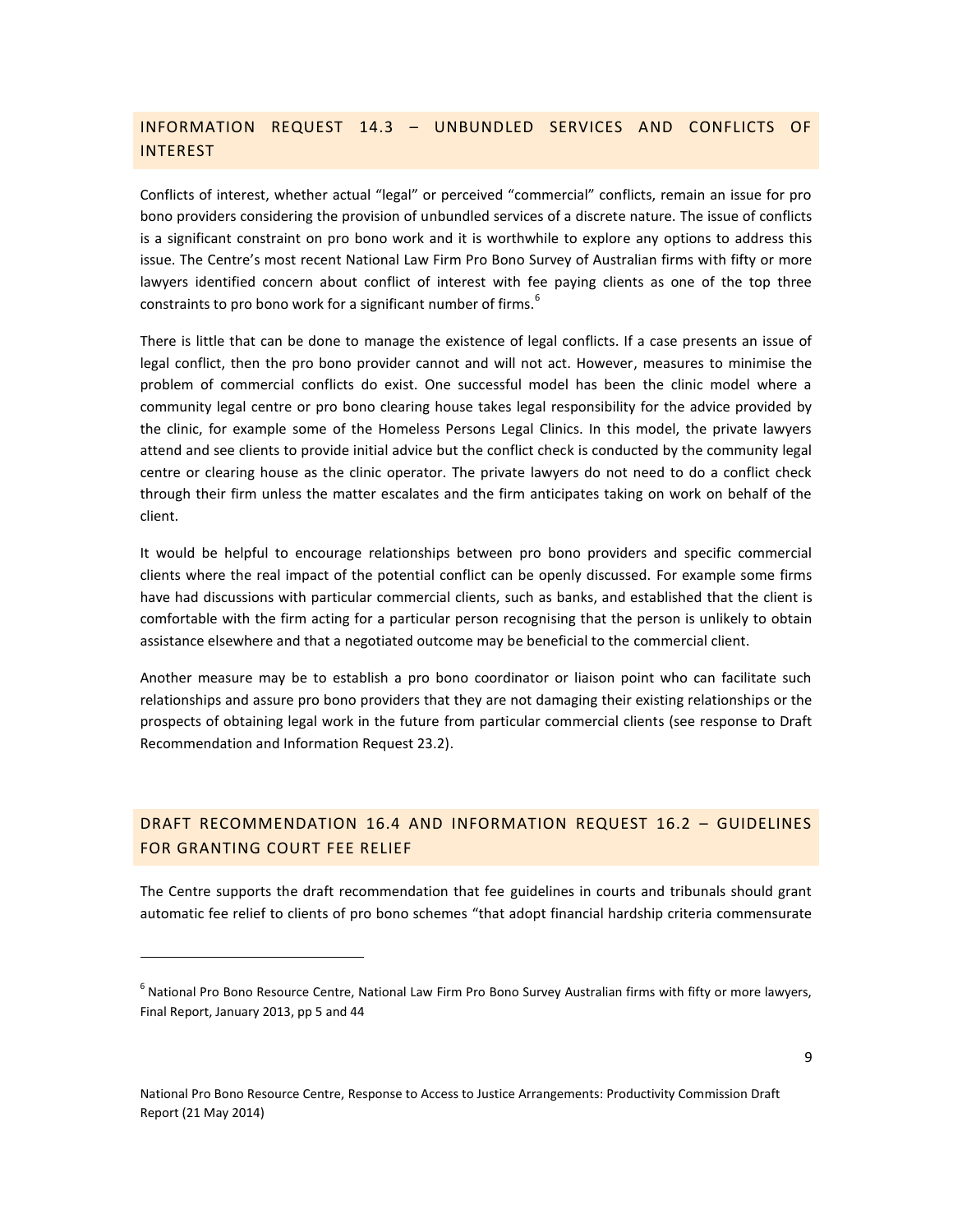with those used to grant fee relief," but also in other cases where the matter has been assessed as in the public interest.

The Centre submits that individual assessment by the court or tribunal is unnecessarily administratively burdensome, and may end up costing more than the savings resulting from withholding fee relief from particular individuals.

Anecdotal evidence from pro bono clearing houses around Australia, and from law firm pro bono practices, indicates that most low-income Australians that are acted for on a pro bono basis are either exempt from the payment of fees or manage to have the "financial hardship" discretion of the Court exercised in their favour so that no fees are payable or else are deferred.

As the Centre submitted to the Senate Legal and Constitutional Affairs Committee on the *Impact of*  federal court fee increases since 2010 on access to justice in Australia,<sup>7</sup> "those that are being acted for on a pro bono basis" should be added as an exempt fee category to the current rules.<sup>8</sup> It submitted that this would provide greater efficiency for the court and the applicant in dealing with persons being acted for on a pro bono basis, would save time in completing and assessing the lengthy applications submitted for fee waiver or deferral, and bring pro bono matters into line with the current treatment of those matters where there is a grant of Legal Aid. The Chair of the Committee agreed that this measure is appropriate and made a recommendation accordingly.<sup>9</sup>

The Centre submits that where there is any doubt about whether a matter where a client is being represented on a pro bono basis falls within the criteria for the granting of automatic fee relief, that fee guidelines should ensure that fee postponement be granted.

 $^7$  National Pro Bono Resource Centre, Submission to Senate Legal and Constitutional Affairs Committee on the impact of federal court fee increases since 2010 on access to justice in Australia (15 April 2013).

 $^8$  The Submission suggests that the fact that the lawyer was acting on pro bono basis could be certified by the relevant lawyer or by a pro bono clearing house (to be named by regulation). And that the definition of 'pro bono legal work' that could be used in this regard exists in paragraph 2 of Appendix F of the Commonwealth Legal Service Directions 2005.

<sup>9</sup> Senate Legal and Constitutional Affairs Committee*, Impact of federal court fee increases since 2010 on access to justice in Australia* (17 June 2013) at paragraphs 1.42 and 1.46.

[http://www.aph.gov.au/Parliamentary\\_Business/Committees/Senate/Legal\\_and\\_Constitutional\\_Affairs/Completed\\_i](http://www.aph.gov.au/Parliamentary_Business/Committees/Senate/Legal_and_Constitutional_Affairs/Completed_inquiries/2010-13/courtfees/report/d01) [nquiries/2010-13/courtfees/report/d01](http://www.aph.gov.au/Parliamentary_Business/Committees/Senate/Legal_and_Constitutional_Affairs/Completed_inquiries/2010-13/courtfees/report/d01)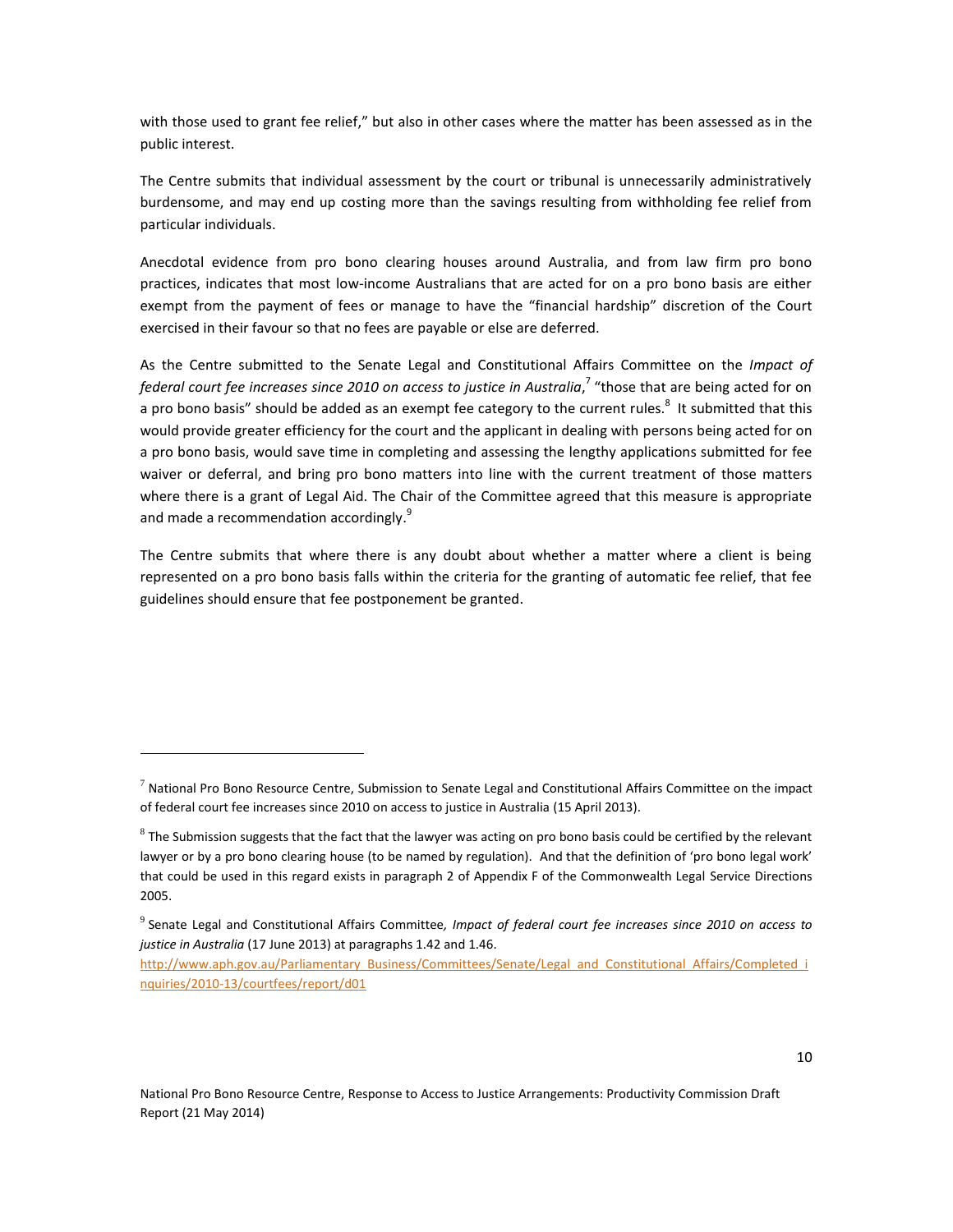## INFORMATION REQUEST 17.3 – COURT ADMINISTRATION ARRANGEMENTS TO FACILITATE MORE EFFICIENT AND EFFECTIVE COURT OPERATIONS

The Centre suggests that it would be desirable for court administration arrangements to, as far as possible, make it easier for legal practitioners to provide pro bono legal assistance. Given that lawyers providing legal assistance on a pro bono basis are giving up their time, expertise and resources free of charge, and often at a cost to their own livelihoods, any unnecessary administrative or procedural obstacles will only serve to deter them making this contribution.

The Centre is not suggesting that these parties be provided with any strategic advantage by the court, but rather that the likely disadvantage that the pro bono client presents might be recognised by the court (particularly the Court Registry). This is a matter that could be considered in the guidelines for the management of self-represented litigants recommended in Draft Recommendation 14.2.

A strategic approach to 'green-lighting' the processes that will facilitate pro bono representation in appropriate cases could include:

- Automatic postponement of filing fees
- Better access to documents already filed with the court but not in the possession of the pro bono client or the pro bono lawyer, to transcripts and to interpreters
- Priority timing for lawyers acting on a pro bono basis, in recognition of the fact that they are providing their time free of charge.

### DRAFT RECOMMENDATION 19.1 – COLLABORATION ON RULES DEALING WITH UNBUNDLED SERVICES

The Centre suggests that it would be useful to involve pro bono providers in the development of any set of rules dealing with unbundled legal services as they have unique experience in defining the scope of retainers for unbundled services.

Where legal services are provided to clients on a pro bono basis, the cost of the legal assistance which might ordinarily influence a client's decision about the stage at which they choose to cease legal assistance is not a consideration. As a result of the risk that a pro bono client may wish to pursue their matter on an indefinite basis, pro bono providers have carefully developed methods of defining the scope of the assistance they will provide to a client.

#### DRAFT RECOMMENDATION 23.1 – VOLUNTEER AND FREE PRACTISING CERTIFICATES

The Centre supports the draft recommendation that all jurisdictions should, if they have not already done so, allow holders of all classes of practising certificate to undertake legal work on a volunteer basis, as our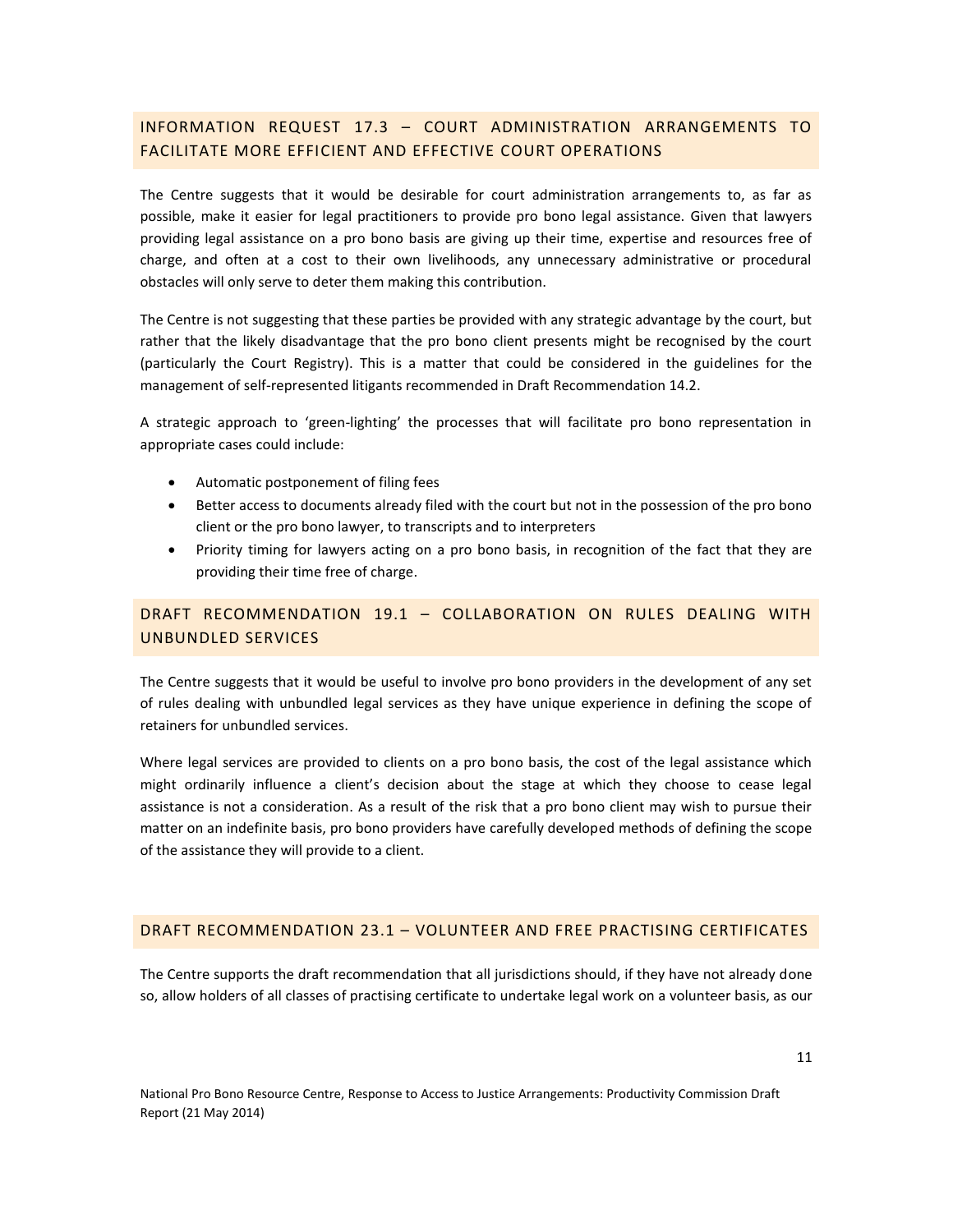research below clearly indicates that support of this kind encourages an increase in the provision of pro bono legal services.

Volunteer practising certificates have been available in Victoria since December 2005, in Queensland since 1 July 2007, and in Western Australia since 1 July 2012. The provisions on practising certificates contained in the National Legal Profession legislation in New South Wales and Victoria<sup>10</sup> include a category of practice "as a volunteer at a community legal centre and otherwise on a pro bono basis, only".<sup>11</sup>

Recent research undertaken by the National Pro Bono Resource Centre, with the assistance of DLA Piper, shows that the uptake of volunteer practising certificates is steadily increasing in the jurisdictions that offer them.

| <b>Jurisdiction</b> | Number of volunteer practising certificates issued by year |        |        |         |         |             |         |
|---------------------|------------------------------------------------------------|--------|--------|---------|---------|-------------|---------|
|                     | 2006-7                                                     | 2007-8 | 2008-9 | 2009-10 | 2010-11 | $2011 - 12$ | 2012-13 |
| VIC                 | 80                                                         | 119    | 147    | 209     | 205     | 245         | 277     |
| <b>QLD</b>          |                                                            | 17     | 42     | 63      | 67      | 52          | 82      |
| WA                  |                                                            |        |        |         |         |             | $7*$    |

\*As at 5/3/14, a further 10 volunteer practising certificates had been issued bringing the total to 17.

In March of this year, the Centre wrote to the Presidents of the Law Societies in the remaining jurisdictions (South Australia, Tasmania, Australian Capital Territory and Northern Territory) making them aware of this research and encouraging them to make a volunteer practising certificate available in their jurisdiction. It also explained that, in the Centre's experience, the Queensland scheme works best because it specifically refers to the Professional Indemnity Insurance Scheme administered by the Centre.

An important aspect of providing volunteer practising certificates, or facilitating volunteer work by holders of other practising certificates, is to ensure that the quality of legal work provided by volunteers is maintained at the same level expected of legal practitioners undertaking paid commercial work. While it is desirable to harness the potential of retired and career-break lawyers who might be interested in doing pro bono work, these legal professionals have varying levels of skill, expertise, experience and up to date knowledge of the law. Their ability to competently undertake pro bono work may depend, for example, on the area of expertise they held when they were engaged in paid work and how much time has elapsed since they last undertook legal work.

 $10$  The [Legal Profession Uniform Law Application Bill](http://www.legislation.vic.gov.au/domino/Web_Notes/LDMS/PubPDocs.nsf/ee665e366dcb6cb0ca256da400837f6b/6a5084b49c8af58fca257c3d001ec573!OpenDocument) was passed in both the Victorian Legislative Council and the Victorian Legislative Assembly on 13 March 2014. A Bill applying the Uniform Law as a law of New South Wales was introduced on 27 March 2014.

<sup>&</sup>lt;sup>11</sup> See for example Legal Profession Uniform Law Application Act 2014 (Vic), Schedule 1, Clause 47(1)(c).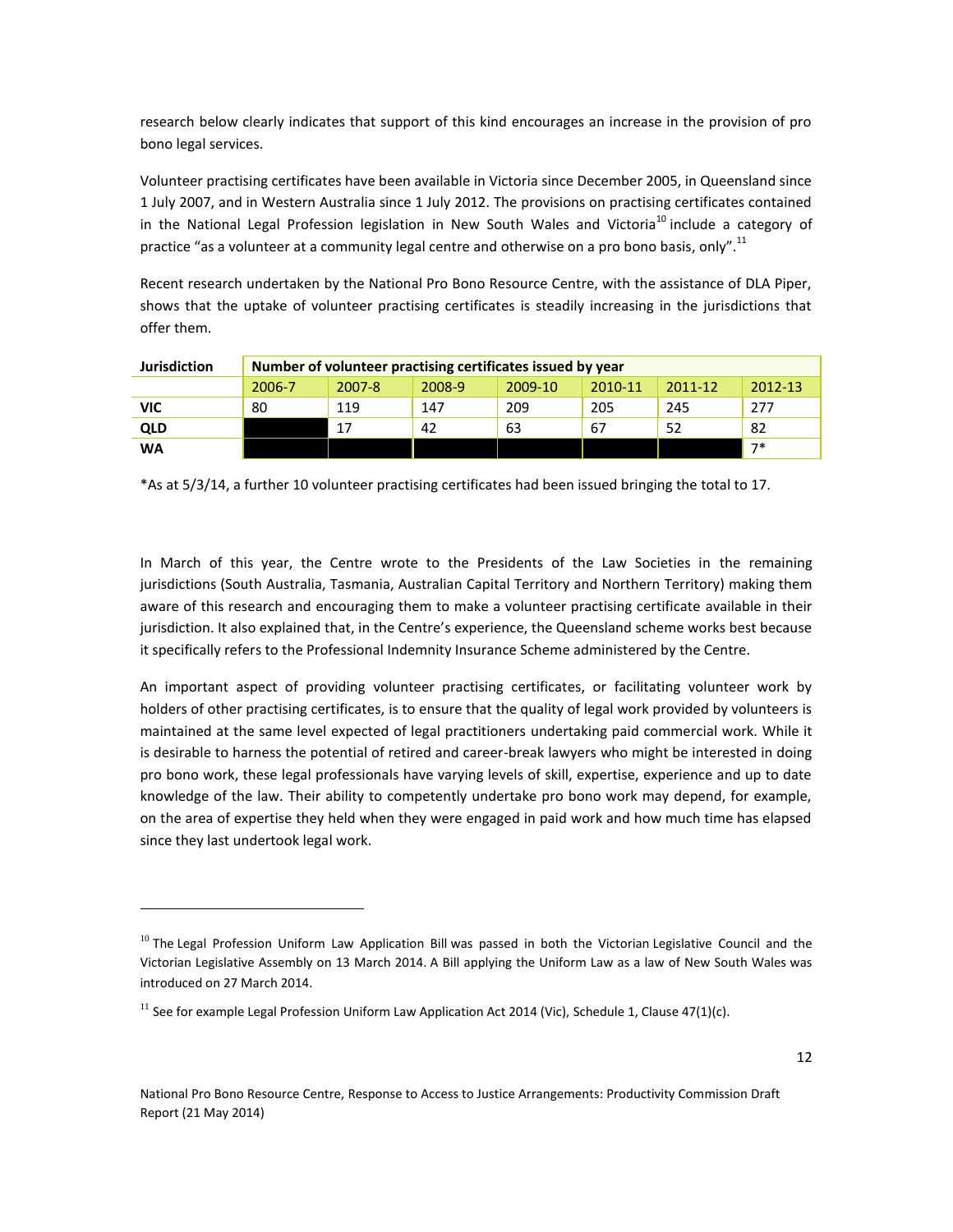In this regard, the Centre suggests that continuing legal education should remain a requirement for volunteer practising certificate holders, and that it is important to consider mechanisms for ensuring adequate supervision of these lawyers when it is required. For example the new Legal Profession Uniform Law Application Act 2014 (Vic) provides, in the Division relating to conditions of Australian practising certificates, that "discretionary conditions imposed by the designated local regulatory authority under section 53 may prohibit, restrict or regulate the provision of legal services by an Australian legal practitioner at community legal services or otherwise on a pro bono basis," thereby clearly envisaging that this is the mechanism that should be used to address this 'supervision' issue.<sup>12</sup> It also provides that "all legal practice as a volunteer or on a pro bono basis needs to be covered by an approved insurance policy for this jurisdiction."<sup>13</sup>

#### DRAFT RECOMMENDATION 23.2 - WIDER GOVERNMENT ADOPTION OF THE VICTORIAN GOVERNMENT'S USE OF A PRO BONO 'COORDINATOR'

Note that the Centre provided all Australian law firms with 50 or more lawyers with the opportunity to comment on its draft response to Draft Recommendation 23.2 and the following text incorporates any views expressed by firms.

The Centre supports the draft recommendation that the Commonwealth Government, and the remaining states and territories, should adopt some form of the Victorian Government's use of a pro bono 'coordinator' to "approve firms undertaking pro bono action", as well as acting as an important contact point and repository of information about issues relating to pro bono legal work within government.

The exact nature and scope of this role may need to be adjusted to take into account circumstances in different jurisdictions. There may be possible differences in the efficacy of such a model depending on the factors such as the number and size of government departments.

Anecdotal evidence from the Victorian Government's current pro bono coordinator in the Department of Justice suggests that this role within the government has facilitated an increase in the amount of pro bono by removing a barrier (making it easier for a panel firm to assess whether it has a conflict of interest that would impact on its ability to take a matter on a pro bono basis) and providing guidance on what will count as an "approved cause" under the Victorian Scheme.

The Centre has been advised by the coordinator that requests for pro bono assistance are received on average once or twice a week, which supports the notion that this position plays a useful role in Victoria. The coordinator is in a unique position to relay concerns in a generalised form where the potential pro

 $12$  See for example Legal Profession Uniform Law Application Act 2014 (Vic), Schedule 1, Clause 47(5), note.

 $^{13}$  See for example Legal Profession Uniform Law Application Act 2014 (Vic), Schedule 1, Clause 211, note 3.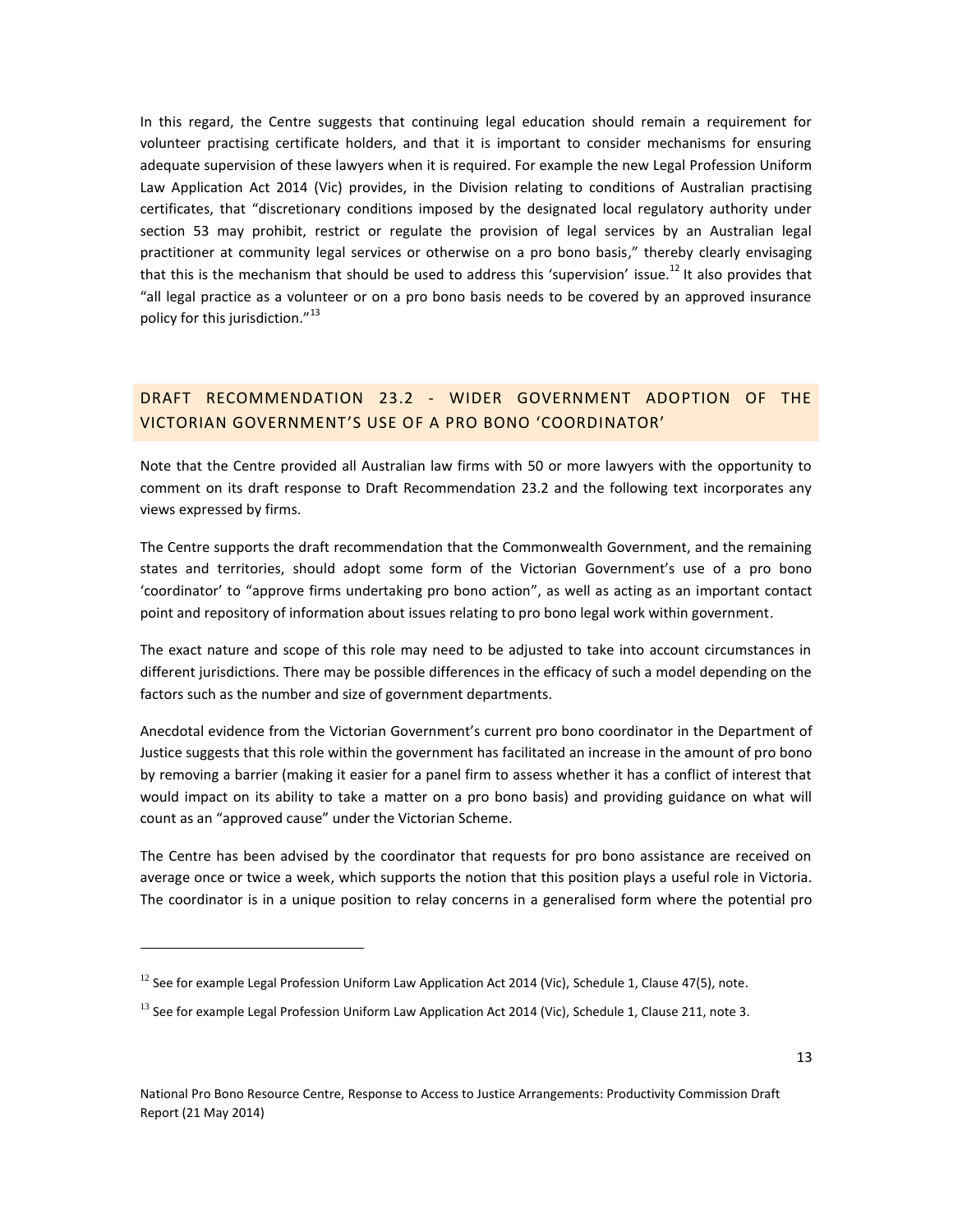bono client is not identified or exposed to possible retaliation. The Centre understands that requests in Victoria are usually processed with a 48 hour turnaround time. Matters where clearance is sought most frequently involve consumer, housing, fines, transport, police, and education matters. Often these conflicts are potential 'commercial' rather than direct, conflicts so the person undertaking the job has to be familiar with the nature of commercial conflicts and the ways in which they arise.

The coordinator also provides the important role of making contact for firms **within** government, thus removing the sensitivity that would otherwise exist if the firm contacted the department or agency directly.

Some firms expressed reservations about the necessity or cost effectiveness of the government pro bono coordinator role. One law firm pro bono coordinator said that the reality in their firm is that if a partner responsible for a particular client was concerned about a conflict then, regardless of whether a government pro bono coordinator said there was no conflict, the firm would not accept the pro bono referral. Another commented that larger firms are likely to have established contacts and already feel comfortable making the judgment call as to whether or not a particular situation poses a conflict, but the role may be of more benefit to smaller firms which may not have such established contacts. In any case, it is suggested that the role should be facilitative and that any approach to a coordinator should be optional.

The Centre also suggests that provisions should exist in each state and territory to make it clear that firms which undertake pro bono matters against government departments or agencies will not be discriminated against in the allocation of paid work, following the lead of Victoria and the Commonwealth. For example, as the Commission quoted in its Draft Report, section 11.3 of the Commonwealth Legal Services Direction 2005 requires that, unless there is a conflict of interest:

"The Chief Executive of an FMA [Financial Management and Accountability Act] agency is responsible for ensuring that the agency, when selecting and retaining legal services providers, does not adversely discriminate against legal services providers that have acted, or may act, pro bono for clients in legal proceedings against the Commonwealth or its agencies."

For this provision to work properly within government, there needs to be a "go-to" person for firms when issues arise.

# INFORMATION REQUEST 23.2 - POTENTIAL FOR INDUSTRY PRO BONO 'COORDINATORS'

Note that the Centre provided all Australian law firms with 50 or more lawyers with the opportunity to comment on its draft response to Information Request 23.2 and the following text incorporates any views expressed by firms.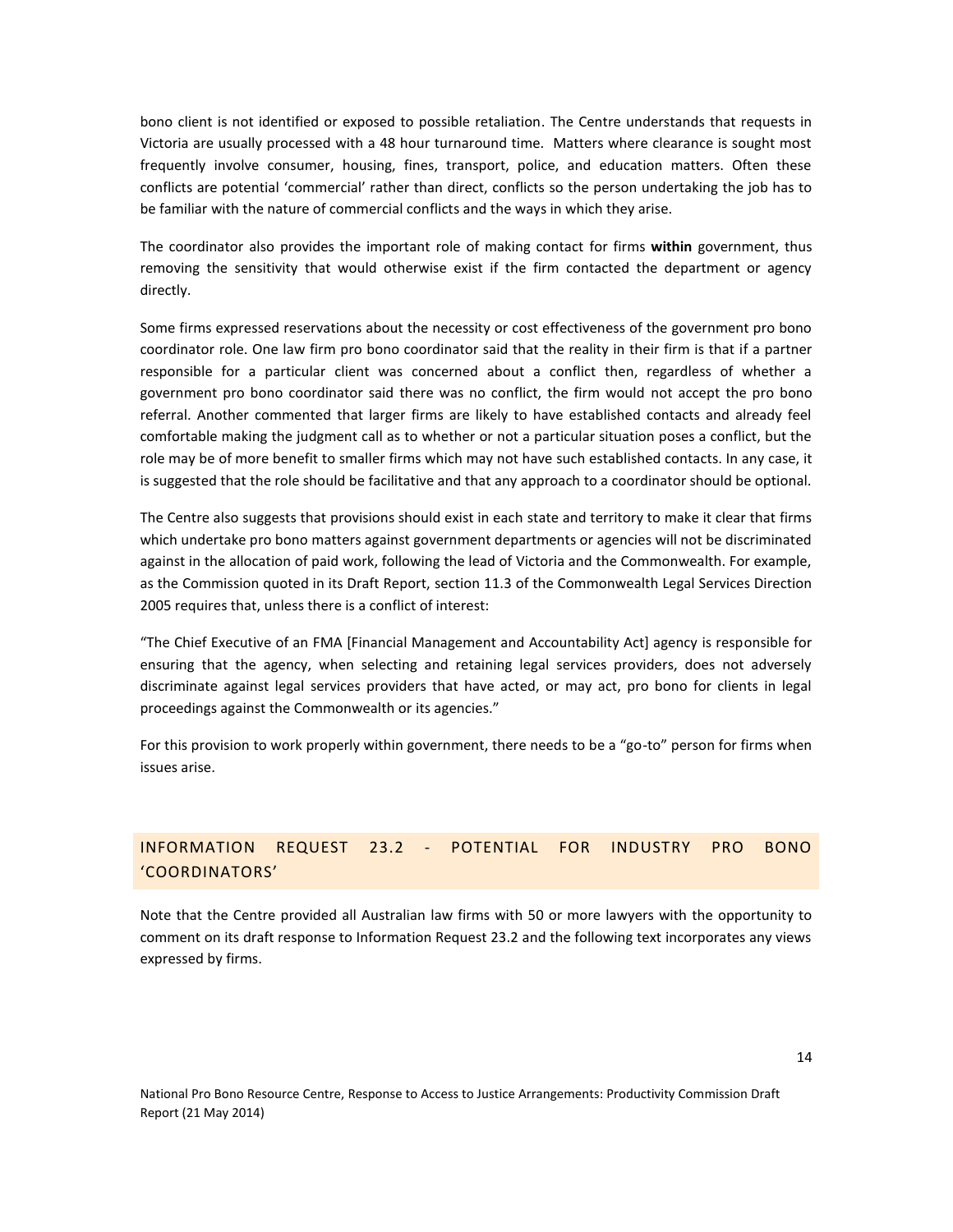The Centre recognises and confirms the limitation on the concept of an industry pro bono coordinator that the Commission described in the Draft Report regarding the fact that industry associations do not have the same ability as government agencies to act on behalf of their members.

While some firms supported the notion of establishing industry pro bono 'coordinators' in theory, many also expressed concern about the risks that such a role would pose in practice, given the sensitivities involved in the issue of commercial conflicts.

Firms fear that having an external industry pro bono coordinator would "muddy the waters" in their established client relationship practices. One law firm pro bono coordinator explained that: "Firms manage commercial relationships strategically and mindfully. Any perceived commercial conflict would be initially considered against well-established conflict policies (and conflict committees) and then taken up by the appropriate relationship partner. If the relationship partner felt there was a solid reason to consider the matter despite the risk of a perceived commercial conflict they would approach the client to discuss. This would all be dealt with in a considered and commercially sensitive way."

The Centre suggests that there are simple, discrete matters, for example disputing the quantum of a mobile phone bill for a client of the Homeless Persons Legal Service, where there is little risk of commercial sensitivity, and where an industry pro bono coordinator could help confirm this.

One additional measure that could be taken to help alleviate the fear of commercial conflicts is to encourage relevant industries to adopt policies, similar to that of the Commonwealth and Victorian Governments, making it clear that in their process of selecting and retaining legal services providers, those that have acted pro bono for clients in legal proceedings against them will not be adversely discriminated against (See response to Draft Recommendation 23.2).

Industries having relationships with pro bono providers that frequently give rise to fear of commercial conflicts, and would benefit from having such a policy, include banking and financial services more broadly (particularly insurance and superannuation), health care, telecommunications and utilities. In October last year, the Centre wrote to the Chief Executive Officer of the Australian Bankers Association encouraging the ABA to consider a policy, similar to that of Victoria and the Commonwealth, that agrees to not adversely discriminate against a legal service provider on the basis that the provider has or is likely to provide pro bono legal assistance to parties in actions against a bank. No reply has been received to date.

#### INFORMATION REQUESTS 23.3 – PRO BONO TARGETS FOR JURISDICTIONS OTHER THAN THE COMMONWEALTH AND VICTORIA

The Centre supports the view that larger jurisdictions beyond the Commonwealth and Victoria, such as New South Wales, Queensland and Western Australia, should "adopt a pro bono target" (meaning that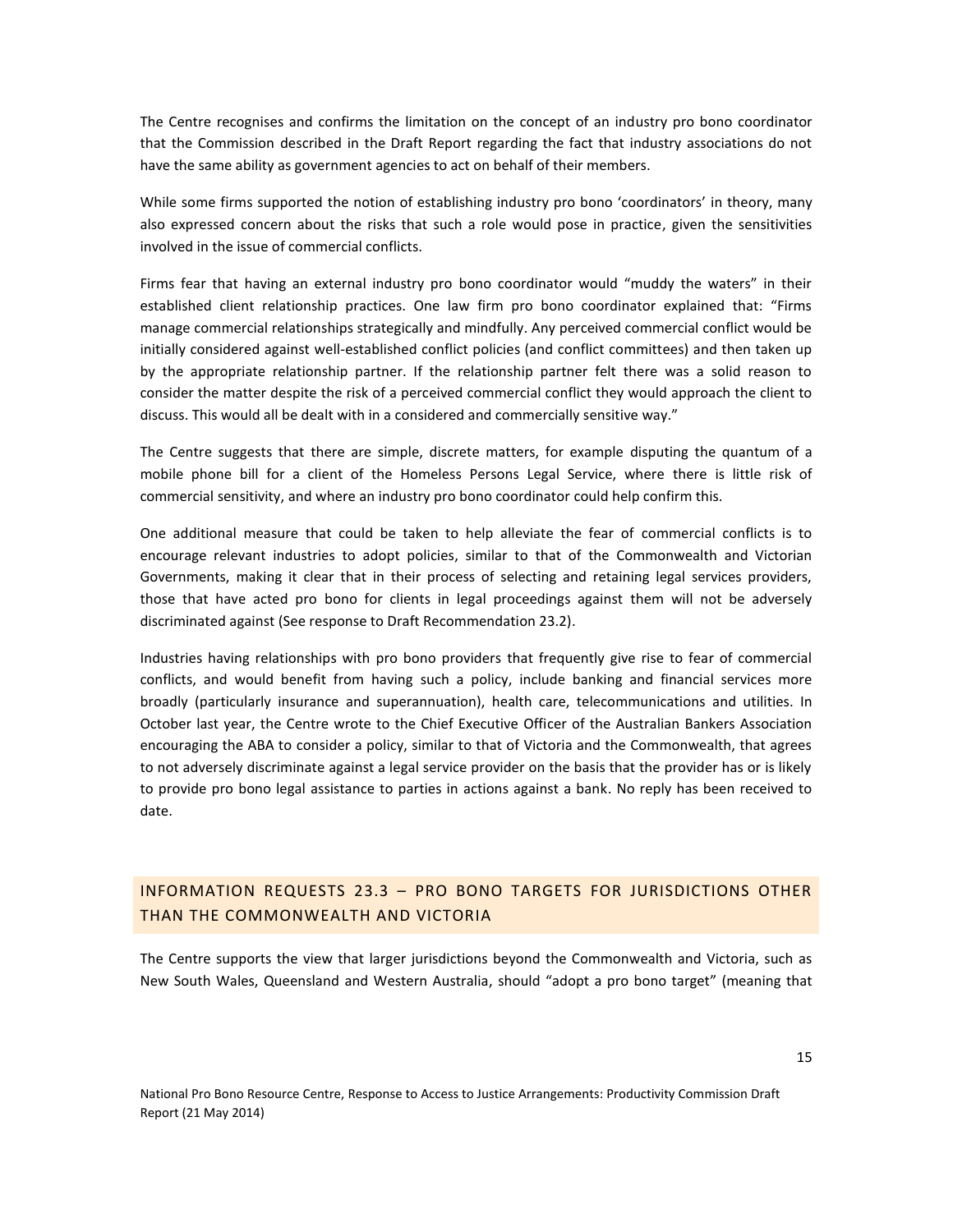the government identifies a target that it expects or encourages law firms to meet) with conditions tied to government tender arrangements for the purchase of legal services.

As noted in the Commission's Draft Report, most respondents to the Centre's most recent National Law Firm Pro Bono Survey of Australian firms with fifty or more lawyers<sup>14</sup> indicated that the pro bono conditions included in the tender arrangements by both the Commonwealth and Victorian Governments have been and remain useful in encouraging their firm to undertake pro bono legal work.

The Centre also supports the idea of a single target being used across multiple jurisdictions, favouring the efficiency of having one target which makes it easy to measure and evaluate, and possible to compare performance against the target across pro bono providers in different jurisdictions. The healthy competition that this kind of visibility and comparison stimulates is undoubtedly one factor driving increases in the amount of pro bono work. (See also answer to Draft Recommendation 23.3)

The National Pro Bono Aspirational Target, launched in 2006, is now well established and recognised, and as at October 2013 covered 8,763 full time equivalent legal professionals, or approximately 15% of the Australian legal profession.<sup>15</sup> This figure rose to almost 10,000 at the beginning of 2014.<sup>16</sup> This represents a 14.2 percent increase in the number of lawyers covered by the Target since the 2011/2012 financial year, and a 48.8 percent increase since 2010/2011.

While maintaining the anonymity of Target signatories, the Centre issues annual Target compliance reports that have been reported on in *The Australian* Legal Affairs section every year since the Target was created. The Target provides visibility to the issue of pro bono across the legal profession and an informal performance benchmark, particularly for law firm pro bono programs.

Through advocacy by the Centre, the Target was embedded in the Commonwealth Government's Legal Services Multi-User List for law firms in 2011. Applicants are now required to either be a signatory to the Target or specify a value of pro bono legal work they intend doing in the coming year. This scheme has motivated a number of the larger second-tier law firms in Australia to significantly lift their pro bono performance.

The Centre recognises the Commission's point that firms which already have a good pro bono culture are more likely to sign up to such targets, making it difficult to ascribe causation for increased pro bono hours to the target itself rather than underlying pro bono culture in the relevant firms. However 42% of law

<sup>&</sup>lt;sup>14</sup> National Pro Bono Resource Centre, National Law Firm Pro Bono Survey Australian firms with fifty or more lawyers, Final Report, January 2013, pp. 6 and 53.

<sup>&</sup>lt;sup>15</sup> National Pro Bono Resource Centre, Sixth Annual Performance Report on the National Pro Bono Aspirational Target (October 2013) p.2.

<sup>&</sup>lt;sup>16</sup> See National Pro Bono News, Issue 85 (February 2014) [http://www.nationalprobono.org.au/page.asp?](http://www.nationalprobono.org.au/page.asp?‌from=4&id=334#1) [from=4&id=334#1](http://www.nationalprobono.org.au/page.asp?‌from=4&id=334#1)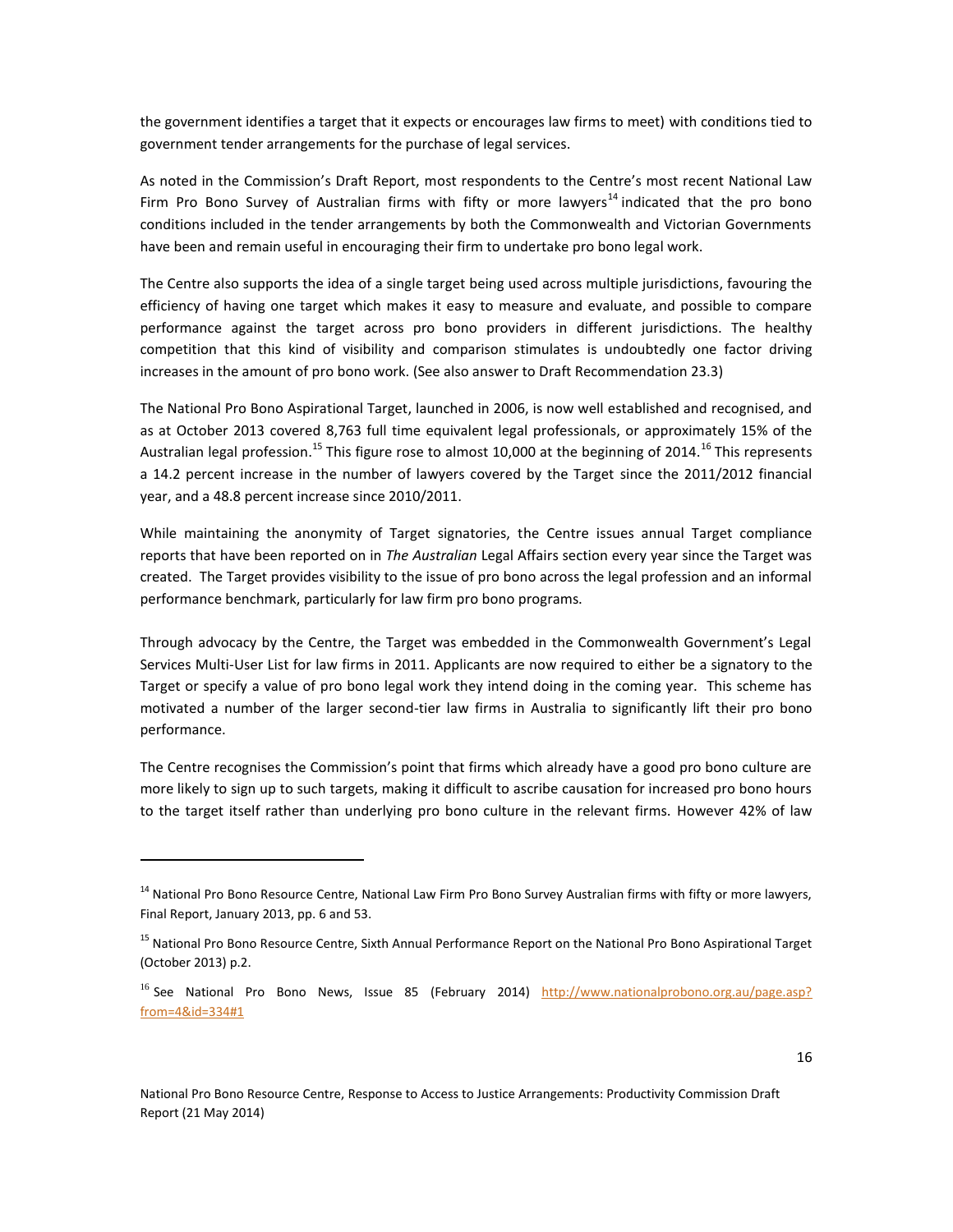firms that reported to the Centre on their performance against the Target last year reported that the Target led to an increase in the pro bono work undertaken by the firm, and 44% of these firms reported that it increased the firm's focus on the legal needs of disadvantaged people.<sup>17</sup>

The Centre also has experience of working with a number of firms which have signed up to the Target when they were far from close to meeting it and has witnessed their significant improvement. The Target provides the Centre with a way of building a relationship with target signatories that provides access to the firm to advise on how to develop their pro bono practice and improve pro bono performance. The Statement of Principles which law firm target signatories endorse includes a commitment by them to "monitor the firm's progress towards the targets established in this statement and to report its progress annually to the partners and staff of the firm and to the National Pro Bono Resource Centre".

In relation to governments in smaller jurisdictions, the Centre suggests that action to encourage pro bono legal work that should be considered by the Attorney-General in that jurisdiction is to write to law firms:

- Reinforcing the position that the Attorney-General takes pro bono seriously and considers it an important ethical value of the Australian legal profession and that they will be reinforcing this message with all government agencies, departments and statutory authorities;
- Acknowledging any past and/or current efforts being made by firms to build their pro bono practices and recognising that opportunities for suitable and sustainable work take time to develop;
- Expressing interest in receiving information/case studies of the pro bono work they are doing;
- Encouraging participation and membership by firms in state-based pro bono clearing houses and referral schemes; and
- Drawing attention to the resources of the National Pro Bono Resource Centre and pro bono clearing houses to assist them in developing pro bono programs, for example the Centre's resource *Pro Bono Partnerships and Models: A Practical Guide to What Works*.

### DRAFT RECOMMENDATION 23.3 – FLEXIBILITY IN USE OF PRO BONO TARGETS AS INCENTIVES IN TENDER ARRANGEMENTS AND SIMPLE REPORTING REQUIREMENTS

The Centre supports the idea that reporting requirements for pro bono targets used by government as incentives in tender arrangements should be clear and simple to minimise the administrative burden on pro bono providers, so that they can maximise the use of their time and expertise on the provision of pro bono service. As many firms, and most of the larger firms, are providing pro bono services in multiple states and territories, having a single target with a uniform system for reporting is vital to ensuring that it is easy for them to administer it. This becomes more important as more jurisdictions adopt the target concept.

<sup>&</sup>lt;sup>17</sup> National Pro Bono Resource Centre, Sixth Annual Performance Report on the National Pro Bono Aspirational Target, October 2013, p.8.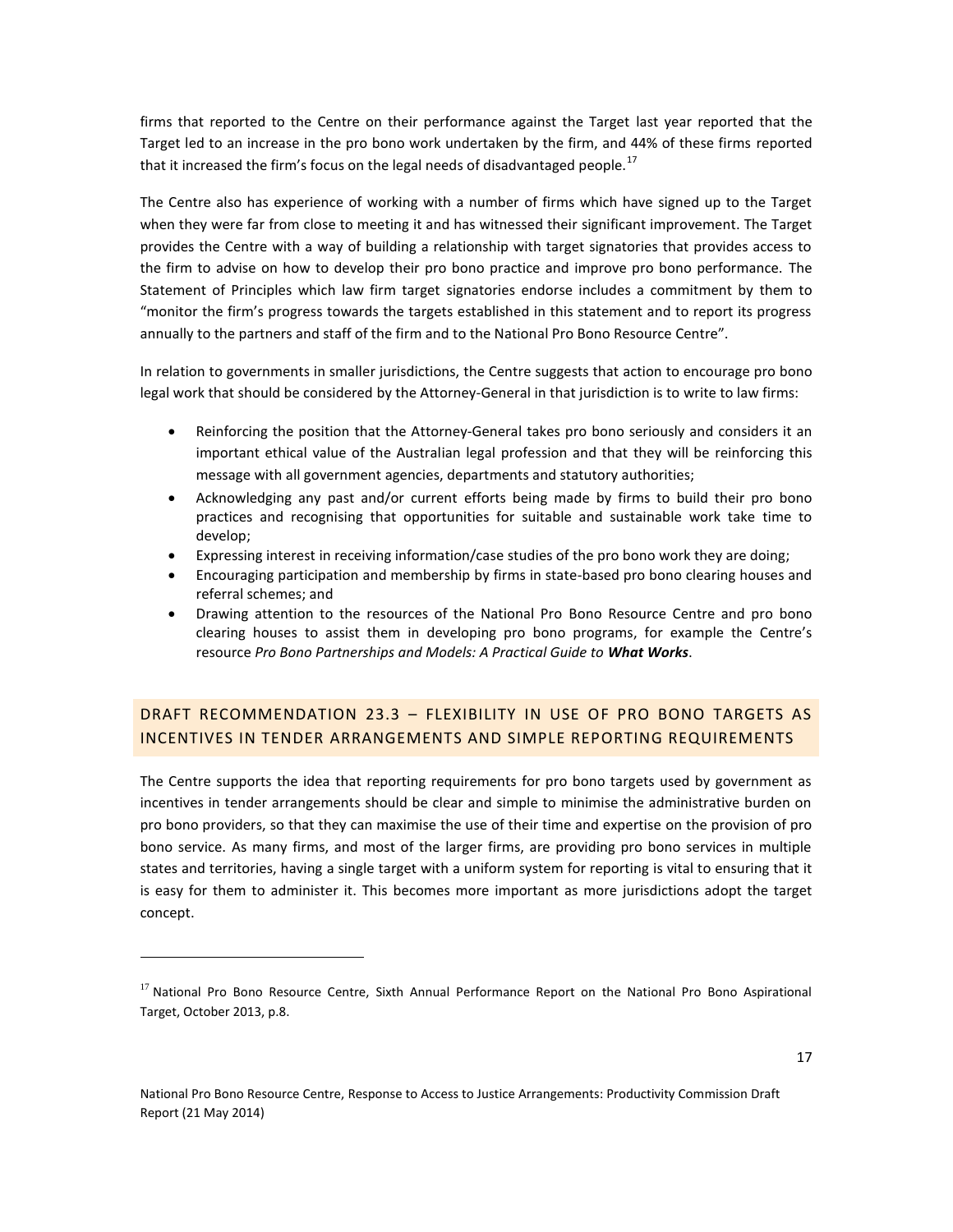However the Centre is concerned that "flexibility" in the formulation, implementation and administration of targets by governments in different jurisdictions may dilute the effectiveness of this measure. One of the factors which contributes to the success of the National Pro Bono Aspirational Target in encouraging the provision of the pro bono legal services, is that it establishes a recognised benchmark and a standard way of measuring and comparing the amount of pro bono work which pro bono providers can use to track their performance against their peers. Having different targets in different jurisdictions would prevent this kind of comparison. (See also answer to Information Request 23.3)

#### INFORMATION REQUEST 23.4 – THE MOST EFFICIENT FORM OF PRO BONO TARGETS

Drawing on its experience of collecting data about the pro bono performance of law firms for the purpose of its reporting on the National Pro Bono Aspirational Target and its biennial National Law Firm Pro Bono Survey, the Centre considers that the figure of "hours per lawyer per year" provides the best way of measuring and comparing pro bono contributions. This is because an hour is a fixed constant across firms and it takes into account firms' relative sizes. Being able to easily measure and compare pro bono contributions is important for evaluation and encouraging continually improving performance. (See also response to Information Request 23.3)

Measuring pro bono performance in dollars can be misleading because it is difficult to standardise and track the method of costing, with the likelihood of different monetary values being placed on the same work. For example the same work undertaken by a small firm lawyer may be charged out at a lower rate than a large firm lawyer. If the work was done within a community legal centre or legal aid, the monetary value attributed to it would be different again (much lower).

### DRAFT RECOMMENDATION 23.4 – EVALUATION OF SERVICES PROVIDED BY PUBLICLY FUNDED PRO BONO SERVICE PROVIDERS

Where pro bono service providers receive government funding, the Centre agrees with the draft recommendation that this funding should be contingent upon regular, robust and independent evaluation of the service provided, consistent with other publicly funded services that are required to account for the public funding they receive and evaluate their service provision.

However it is also important to recognise in any evaluation methodology of pro bono services that receive public funding that they harness pro bono legal services which are, by their nature, different to publicly funded legal services. This is because they rely on the voluntary contributions of the legal profession which are a limited resource and cannot be assumed to be available.

Adequate resources need to be available to support the development of the systems required for these organisations to conduct such evaluation, which may include for example designing and providing training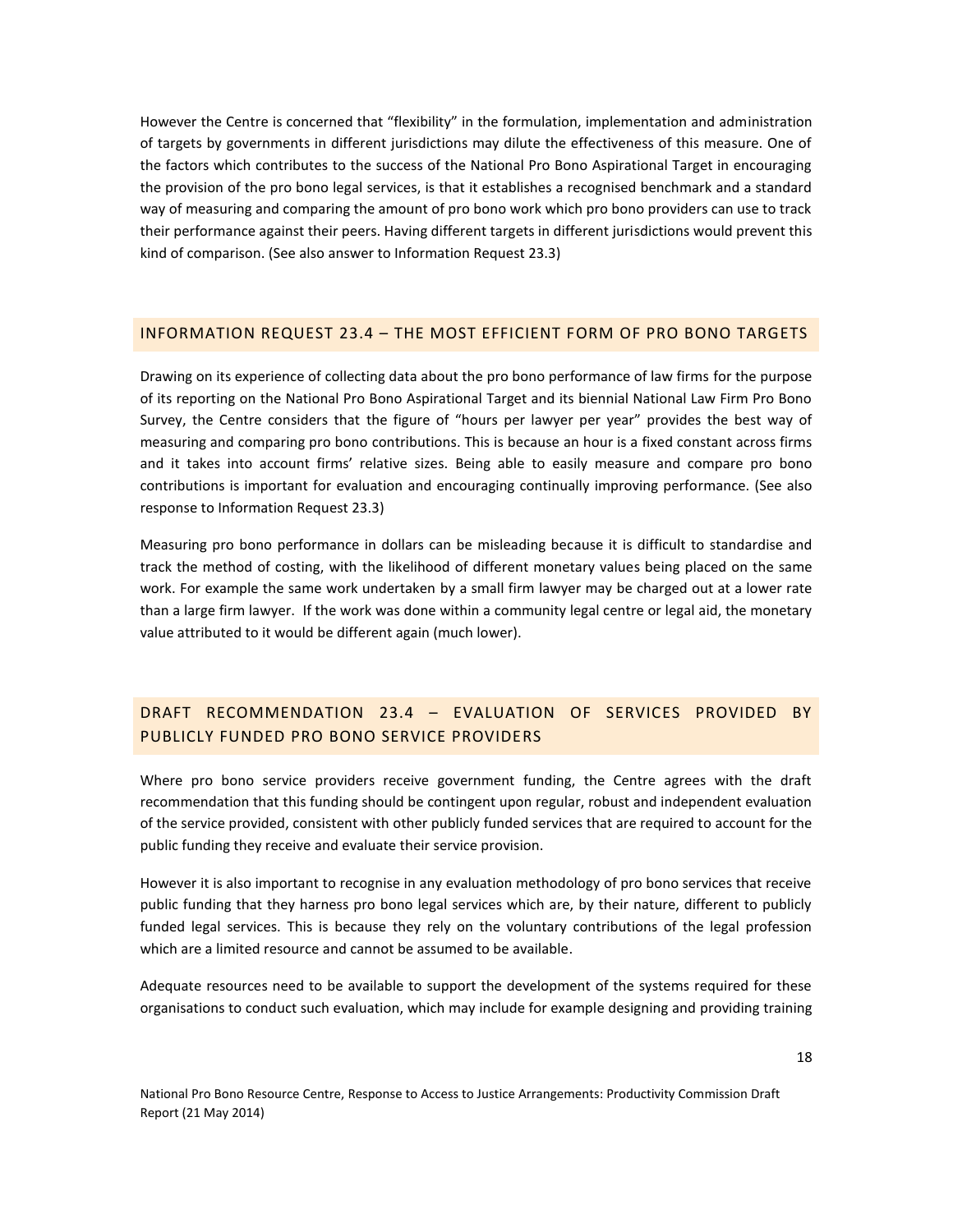for staff in new data collection and analysis processes and obtaining external expertise in evaluation methods.

The Centre encourages all pro bono service providers and law firms that undertake pro bono work to continually review and improve their evaluation methods. However for law firms and pro bono providers which do not receive any public funding the Centre is of the view that, consistent with the voluntary nature of pro bono work, it is appropriate for them to decide how they will evaluate the services they provide. The type of evaluation that law firms that undertake pro bono work might choose to undertake ranges from evaluation of the social impact of their pro bono work, including the extent to which it addresses unmet legal need, to the commercial impact of pro bono work on its business and lawyers.

The Centre notes that many law firms that undertake pro bono work are becoming more strategic about the way they direct their pro bono resources and increasingly interested in developing more sophisticated methods of evaluating their pro bono programs. However it is important to recognise that no evaluation of the operation of pro bono legal services can be undertaken without also considering the cost of coordinating and supervising pro bono legal work. Much pro bono work is undertaken in partnership with a community organisation or legal centre which also bears significant coordination costs.

#### INFORMATION REQUEST 23.5 – METHODS TO IMPLEMENT DATA COLLECTION ON PRO BONO SERVICES

In responding to Information Request 23.5, the Centre has focused on the following suggested potential methods of improving pro bono data, set out in the Commission's Draft Report at page 747. The Centre notes that these are drawn from an article written by Cummings & Sandefur<sup>18</sup> about pro bono legal work in the context of the United States, which has a significantly different pro bono structure and culture to Australia.

#### **Standardised data collection about the work pro bono lawyers do and enhanced cost tracking**

The Centre's biennial National Law Firm Pro Bono Survey, which has been conducted three times since its inception in 2008, provides useful data about and a longitudinal picture of the pro bono work undertaken by large Australian firms with 50 or more lawyers. The survey is well established and supported by the profession, with 36 of the 51 firms identified as having 50 or more full time equivalent lawyers responding

<sup>&</sup>lt;sup>18</sup> Cummings, S. and Sandefur, R. 2013, 'Beyond the numbers: What We Know – and Should Know - About American Pro Bono', Harvard Law & Policy Review, vol. 7, pp. 83–111.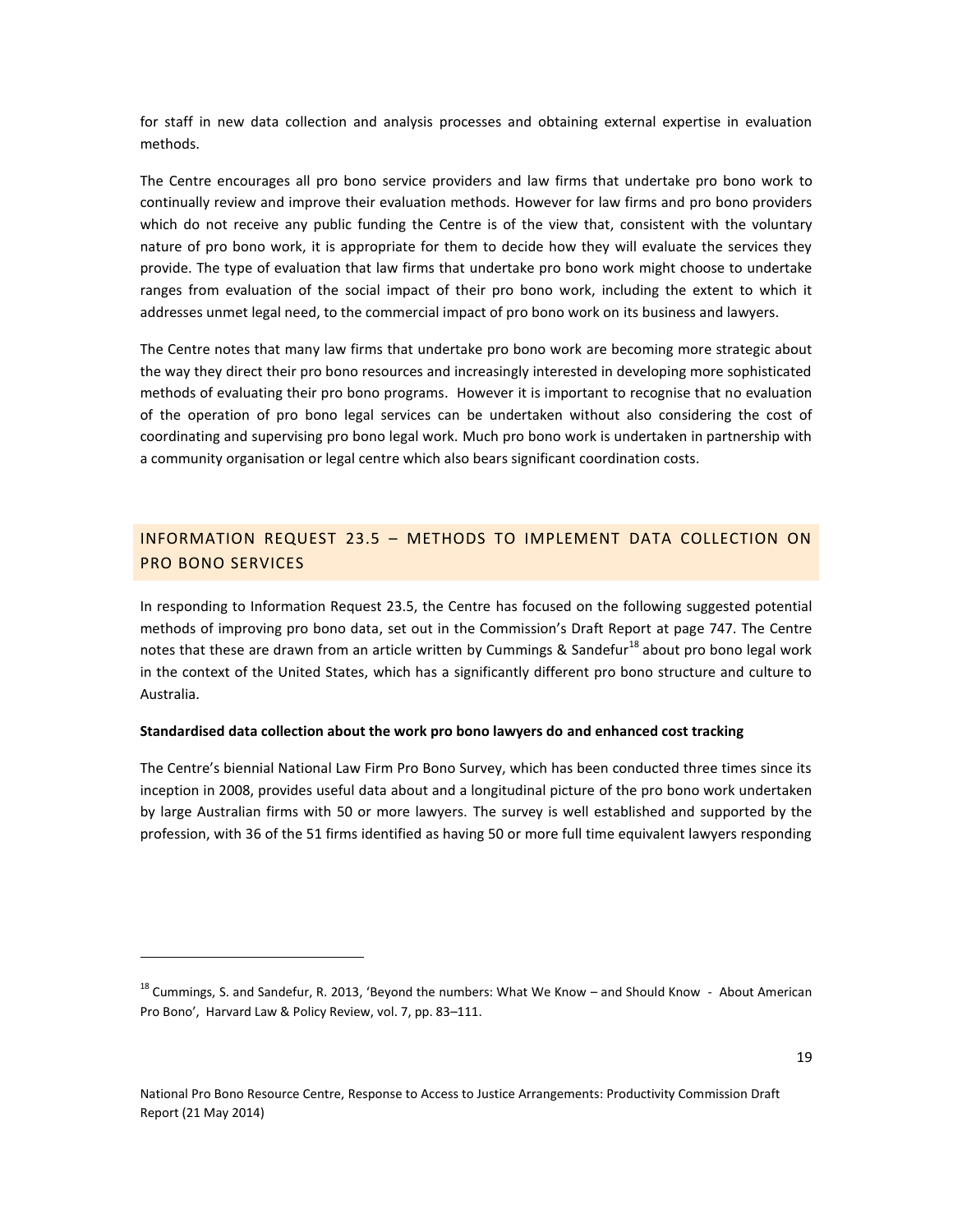to the most recent survey conducted in 2012.<sup>19</sup> These firms have a common understanding of the terms used in the survey.

The suggestions for the type of data that could be collected under the heading of "enhanced cost tracking" include both time-based and dollar-based measures of the cost of undertaking pro bono work. As explained in the response to Information Request 23.4, the Centre finds that dollar-based measurements are likely to be misleading, given the different monetary values that are placed on the same work, and suggests that collection of this kind of data would not be useful. The Centre considers the time-based figure of "hours per lawyer per year" to be the best way of measuring and comparing pro bono contributions, and this information is currently collected by the Centre in its survey.

However, the Centre's large firm survey only covers twenty percent of the legal profession. Collecting similar data for the entire legal profession is important, but a much more difficult task given the number of practice involved and the fact that many smaller practices do not keep records of their pro bono work. With additional resources, this work could be undertaken by the Centre in partnership with law societies and bar associations. The Centre has previously scoped work of this nature, but has been unable to carry it out without adequate resources. Some law societies are asking their members about pro bono work in their annual practising certificate renewal processes and this should be encouraged. The use of standardised definitions, consistent with the practice of the Centre, would be desirable again in terms of making it easy to measure and compare results.

Another key way in which the Centre collects data about pro bono work is by reporting on the performance of signatories to the National Pro Bono Aspirational Target. There is a balance to be struck between the aspirational nature of the Target and ensuring the transparency and integrity of the Target through adequate reporting requirements. In this regard the Centre works towards standardisation of key terms, definitions and collection protocols through the Guidance Notes it publishes and reviews regularly for the Target.

Given the diverse range of work and areas of law that are undertaken as pro bono legal work, and the fact that pro bono legal work by definition excludes matters where legal aid is available, attempting to align the categories of data collection for pro bono work with those used by legal aid commissions and CLCs would be very difficult and not a fruitful exercise. The increasing internationalisation of law firms also creates an additional level of complexity to data collection on pro bono services. This makes the argument for standardisation even more compelling.

#### **Social impact metrics and standardised client and lawyer satisfaction evaluations**

 $\overline{a}$ 

As discussed in the Centre's response to Draft Recommendation 23.4, the Centre holds the view that for pro bono providers which do not receive any public funding, it is consistent with the voluntary nature of

 $19$  National Pro Bono Resource Centre, National Law Firm Pro Bono Survey Australian firms with fifty or more lawyers, Final Report, January 2013, p 8.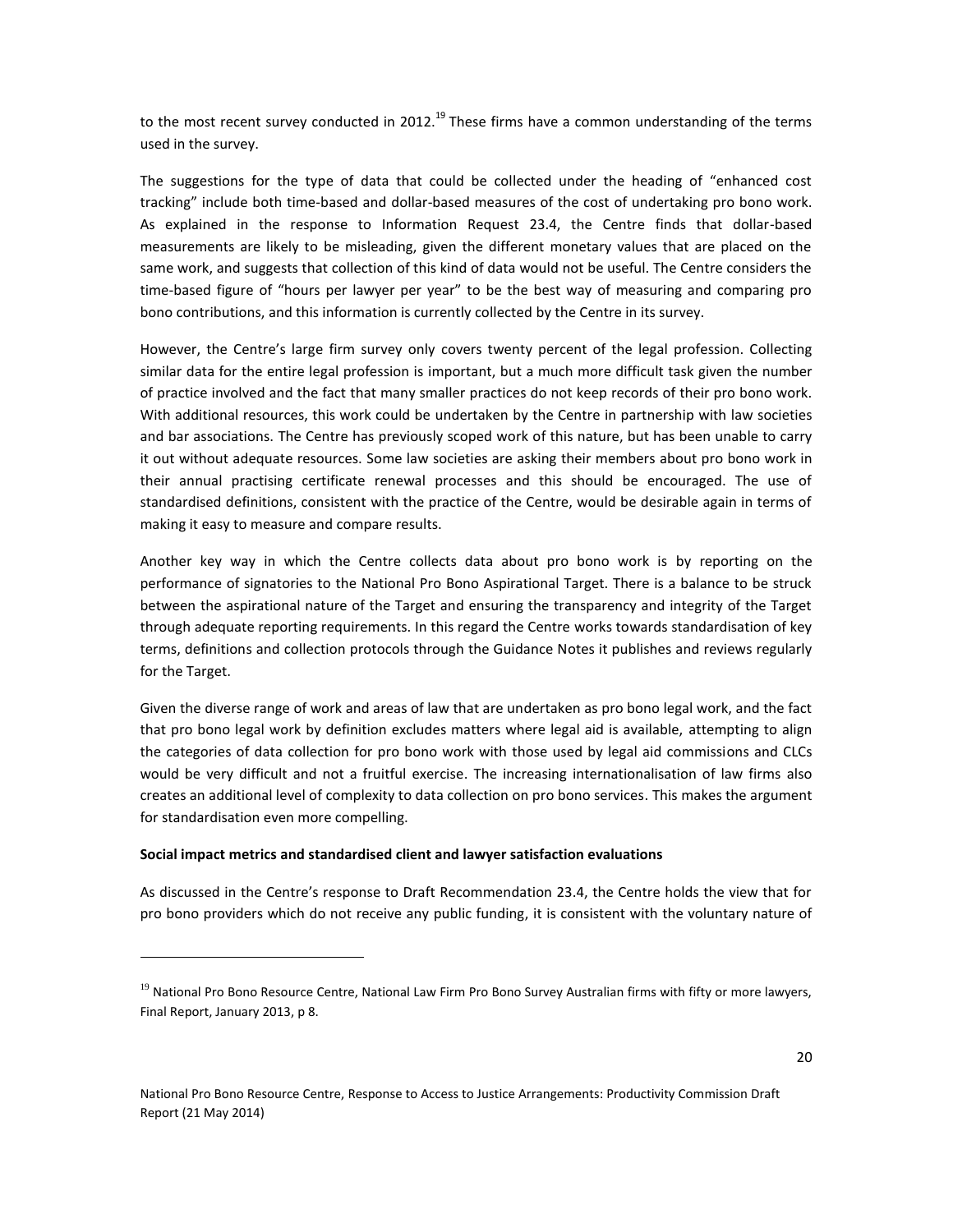pro bono and appropriate for them to decide how they will evaluate the services they provide. The responsibility for broadly examining how effectively legal assistance services are meeting the legal needs of disadvantaged Australians must remain the responsibility of government and publicly funded legal services.

While the Centre can, and does, encourage pro bono providers to evaluate the social impact of their pro bono contribution, social impact is only one of many factors driving pro bono providers to undertake pro bono legal work and therefore only one of the goals against which an evaluation might be conducted. Other goals may include, for example, improving relationships with potential clients, or improving staff satisfaction, training, retention and morale. The Centre notes the suggestion made by Cummings and Sandefur that "linking data collection to firms' self-interest may be an effective tool for creating a more transparent and sustainable system of evaluation".<sup>20</sup>

Where law firms have indicated an interest in developing methods of evaluating the broader social impact of their pro bono programs, the Centre has responded by conducting research and exploring options for evaluation tools. For example, the Centre organised preliminary workshops for interested law firm pro bono coordinators with the Centre for Social Impact. However this has not progressed beyond this initial exploration of the concept and possibility of developing such a tool.

As the Cummings and Sandefur article acknowledges, measuring social impact is complex. No matter which strategic planning methodology is applied, impact remains the most difficult to measure as it can only be seen in the long term and there are many external factors over time that cannot be controlled. The data required for such as exercise would be very resource-intensive to collect. As noted in the Deloitte Access Economics 2011 evaluation of the economic contribution of the PilchConnect program: "Many community impacts such as facilitating greater social inclusivity and advancing cultural values are very difficult, if not impossible, to quantify".<sup>21</sup>

The Centre is not aware of any existing social impact metrics for pro bono legal work that can be immediately adopted. While the Pro Bono Institute in the United States has established a Taskforce on Pro Bono Measurement and Metrics to develop such tools, they have recently advised the Centre that the work is at a preliminary stage.

While it may remain difficult to measure whether stated goals are being met, the Centre agrees that is a worthwhile pursuit. At the very least, the evaluation frameworks that need to be put in place in an attempt to measure them may nevertheless be a useful planning tool in themselves that at least provide a framework for: defining objectives, outcomes, outputs and inputs; measuring performance against these; and setting priorities.

 $^{20}$  Cummings, S. and Sandefur, R. 2013, 'Beyond the numbers: What We Know – and Should Know - About American Pro Bono', Harvard Law & Policy Review, vol. 7, p. 109.

<sup>&</sup>lt;sup>21</sup> Deloitte Access Economics, The economic contribution of the PilchConnect program, August 2011, p 31.